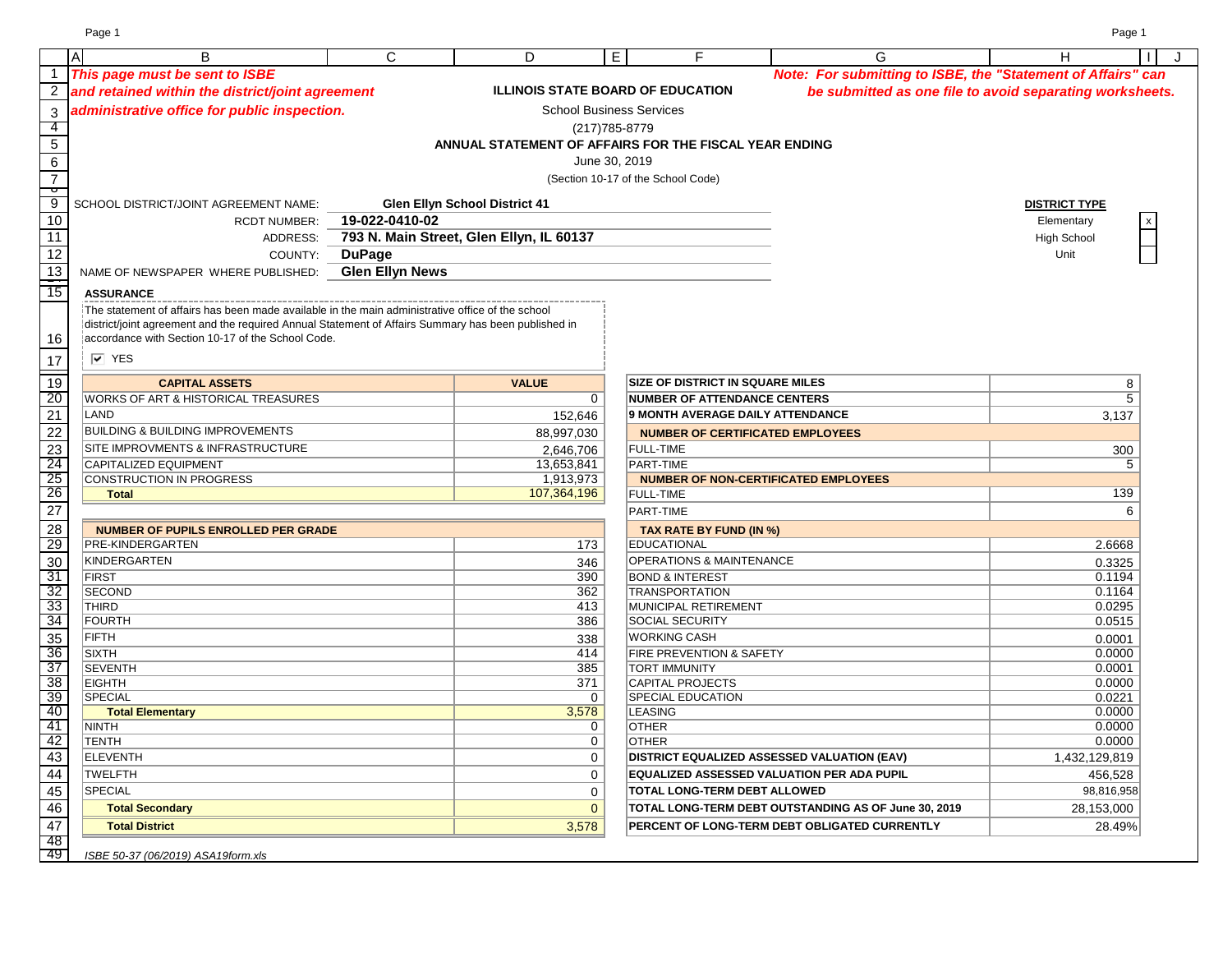|                 | A                                                             | B    | $\mathsf{C}$       | D            |                                            | Е                   | G                        | н                       |                     |             | K                              |
|-----------------|---------------------------------------------------------------|------|--------------------|--------------|--------------------------------------------|---------------------|--------------------------|-------------------------|---------------------|-------------|--------------------------------|
|                 |                                                               |      |                    |              | <b>STATEMENT OF ASSETS AND LIABILITIES</b> |                     |                          |                         |                     |             |                                |
| $\overline{2}$  |                                                               |      |                    |              |                                            | AS OF JUNE 30, 2019 |                          |                         |                     |             |                                |
| $\overline{3}$  |                                                               |      |                    |              |                                            |                     |                          |                         |                     |             |                                |
| $\overline{4}$  |                                                               |      | (10)               | (20)         | (30)                                       | (40)                | (50)                     | (60)                    | (70)                | (80)        | (90)                           |
|                 |                                                               | Acct |                    | Operations & |                                            |                     | <b>Municipal</b>         |                         |                     |             | <b>Fire Prevention &amp;</b>   |
| 5               | <b>Description</b>                                            | No   | <b>Educational</b> | Maintenance  | <b>Debt Service</b>                        | Transportation      | <b>Retirement &amp;</b>  | <b>Capital Projects</b> | <b>Working Cash</b> | Tort        | Safety                         |
| 6               | <b>CURRENT ASSETS (100)</b>                                   |      |                    |              |                                            |                     | <b>Social Security</b>   |                         |                     |             |                                |
|                 | Cash (Accounts 111 thru 115)                                  |      | 2,083,584          | 0            | $\mathbf 0$                                | $\Omega$            |                          |                         |                     | $\Omega$    |                                |
| 8               |                                                               |      | 41,359,123         | 5,608,417    | 1,724,823                                  | 1,463,524           | 0<br>1,467,885           | 0<br>12,440,313         | 0<br>632,327        | 13,497      | 0<br>$\mathbf 0$               |
| 9               | Investments<br><b>Taxes Receivable</b>                        | 120  | 18,736,064         | 2,316,837    | 831,970                                    | 811,067             | 564,401                  |                         | 697                 | 697         | $\overline{0}$                 |
|                 | 10 Interfund Receivables                                      | 130  |                    |              |                                            |                     |                          | $\mathbf{0}$            |                     |             |                                |
|                 |                                                               | 140  | $\mathbf{0}$       | 0            | 0<br>$\Omega$                              | $\Omega$            | $\mathbf{0}$<br>$\Omega$ | 0                       | 0                   | $\Omega$    | $\overline{0}$                 |
|                 | Intergovernmental Accounts Receivable                         | 150  | 280,724            | $\mathbf 0$  |                                            | 170,893             |                          | $\Omega$                | $\Omega$            | $\mathbf 0$ | $\overline{0}$                 |
|                 | 12 Other Receivables                                          | 160  | 181,980            | 24,687       | 7,102                                      | 5,194               | 6,452                    | 53,680                  | 1,889               | $\mathbf 0$ | $\mathbf 0$                    |
|                 | 13 Inventory                                                  | 170  | 0                  | 0            | 0                                          | $\Omega$            | $\Omega$                 | $\mathbf{0}$            | $\Omega$            | $\mathbf 0$ | $\mathbf 0$                    |
|                 | 14 Prepaid Items                                              | 180  | $\mathbf 0$        | $\Omega$     | $\mathbf 0$                                | $\Omega$            | $\mathbf 0$              | 0                       | $\Omega$            | $\Omega$    | $\mathbf{0}$                   |
| 16              | 15 Other Current Assets<br>190<br><b>Total Current Assets</b> |      | $\Omega$           | $\Omega$     | $\Omega$                                   | $\Omega$            | $\Omega$                 | $\Omega$                | $\Omega$            | $\Omega$    | $\mathbf{0}$<br>$\overline{0}$ |
|                 |                                                               |      | 62,641,475         | 7,949,941    | 2,563,895                                  | 2,450,678           | 2,038,738                | 12,493,993              | 634,913             | 14,194      |                                |
|                 | 17 CURRENT LIABILITIES (400)                                  |      |                    |              |                                            |                     |                          |                         |                     |             |                                |
|                 | 18 Interfund Payables                                         | 410  | 0                  | $\mathbf{0}$ | 0                                          | 0                   | $\mathbf{0}$             | 0                       |                     | $\mathbf 0$ | $\overline{0}$                 |
|                 | 19 Intergovernmental Accounts Payable                         | 420  |                    |              |                                            |                     |                          |                         |                     |             |                                |
| $\overline{20}$ | Other Payable                                                 | 430  | 666,299            | 92,335       | 0                                          | 338,613             | $\mathbf{0}$             | 1,726,254               | $\mathbf 0$         | $\mathbf 0$ | $\overline{0}$                 |
|                 | <b>Contracts Payable</b>                                      | 440  | 0                  | $\Omega$     | $\mathbf 0$                                | $\Omega$            | $\overline{0}$           | 121,290                 | $\mathbf 0$         | $\Omega$    | $\mathbf{0}$                   |
| 22              | Loans Payable                                                 | 460  | $\Omega$           | $\Omega$     | $\mathbf 0$                                | $\Omega$            | $\Omega$                 | $\mathbf{0}$            | 0                   | $\mathbf 0$ | $\overline{0}$                 |
|                 | 23 Salaries & Benefits Payable                                | 470  | 1,722,193          | $\Omega$     | $\mathbf 0$                                | $\Omega$            | $\Omega$                 | 0                       | $\Omega$            | $\Omega$    | $\overline{0}$                 |
|                 | 24 Payroll Deductions & Withholdings                          | 480  | 11,312             | (2,290)      | $\Omega$                                   | (11)                | (20,003)                 | $\Omega$                | $\Omega$            | $\Omega$    | $\overline{0}$                 |
|                 | 25 Deferred Revenues & Other Current Liabilities              | 490  | 38,283,599         | 4,735,897    | 1,699,101                                  | 1,654,891           | 1,154,091                | 47,149                  | 3,307               | 1,418       | $\overline{0}$                 |
| 26              | Due to Activity Fund Organizations                            | 493  |                    |              |                                            |                     |                          |                         |                     |             |                                |
| 27              | <b>Total Current Liabilities</b>                              |      | 40,683,403         | 4,825,942    | 1,699,101                                  | 1,993,493           | 1,134,088                | 1,894,693               | 3,307               | 1,418       | $\overline{0}$                 |
| 28              | <b>LONG-TERM LIABILITIES (500)</b>                            |      |                    |              |                                            |                     |                          |                         |                     |             |                                |
| 29              | Long-Term Debt Payable                                        | 511  |                    |              |                                            |                     |                          |                         |                     |             |                                |
| 30              | <b>Total Liabilities</b>                                      |      | 40,683,403         | 4,825,942    | 1,699,101                                  | 1,993,493           | 1,134,088                | 1,894,693               | 3,307               | 1.418       | $\mathbf{0}$                   |
| $\overline{31}$ | Reserved Fund Balance                                         | 714  | $\mathbf{0}$       | 0            | 0                                          | $\mathbf{0}$        | $\mathbf 0$              | $\mathbf{0}$            | 0                   | 12,776      | $\overline{0}$                 |
|                 | 32 Unreserved Fund Balance                                    | 730  | 21,958,072         | 3,123,999    | 864,794                                    | 457,185             | 904,650                  | 10,599,300              | 631,606             | $\Omega$    | $\overline{0}$                 |
|                 | 33 Investments in General Fixed Assets                        |      |                    |              |                                            |                     |                          |                         |                     |             |                                |
|                 | 34 Total Liabilities and Fund Balances                        |      | 62.641.475         | 7,949,941    | 2,563,895                                  | 2,450,678           | 2,038,738                | 12.493.993              | 634.913             | 14.194      | $\overline{0}$                 |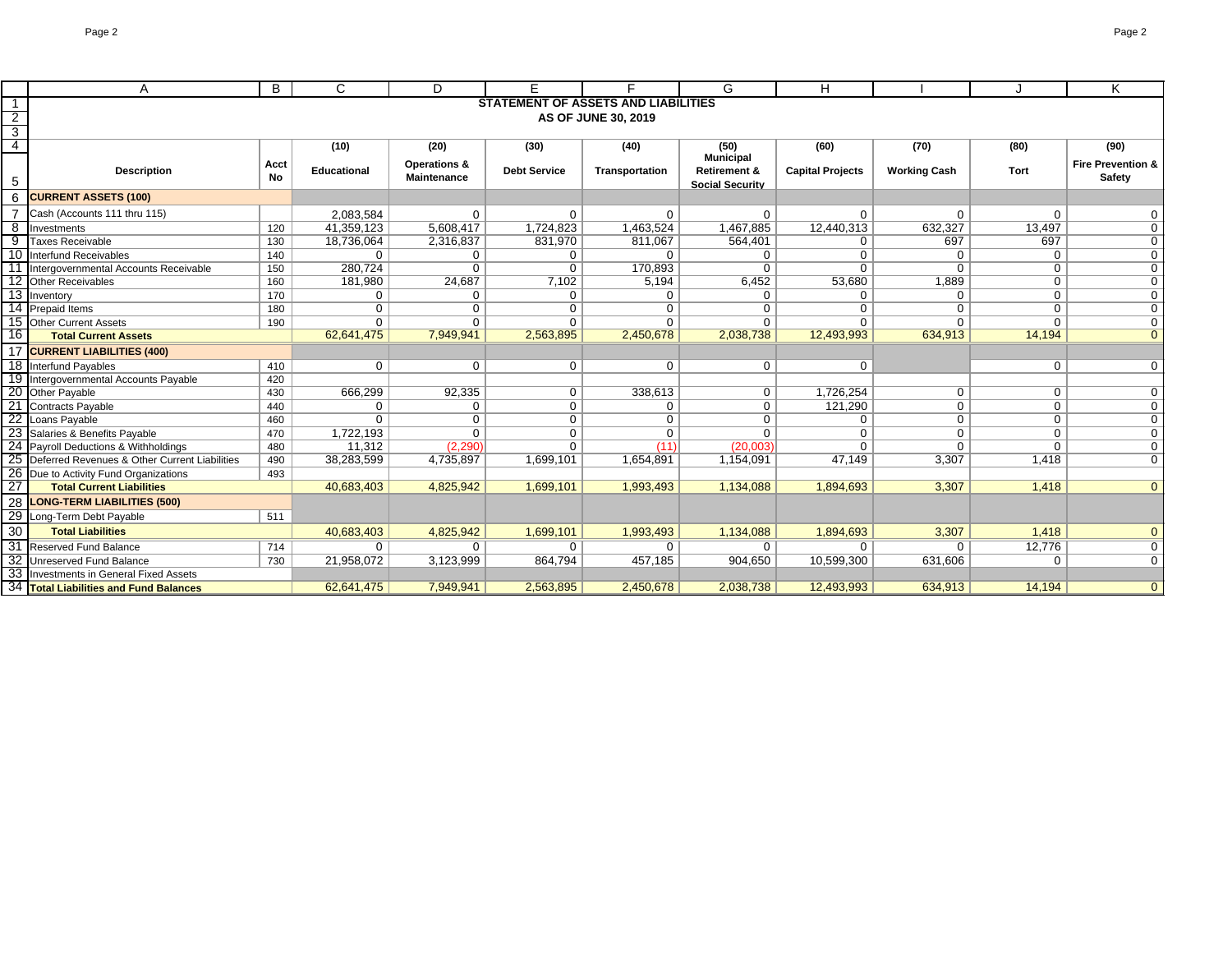|                 | Α                                                                                                                                      | B          | C                  | D                           |                                                             |                | G                                                 | H                                                                                                |                     |                | Κ                                      |
|-----------------|----------------------------------------------------------------------------------------------------------------------------------------|------------|--------------------|-----------------------------|-------------------------------------------------------------|----------------|---------------------------------------------------|--------------------------------------------------------------------------------------------------|---------------------|----------------|----------------------------------------|
| $\overline{1}$  |                                                                                                                                        |            |                    |                             |                                                             |                |                                                   | STATEMENT OF REVENUES RECEIVED/REVENUES, EXPENDITURES DISBURSED/EXPENDITURES, OTHER SOURCES/USES |                     |                |                                        |
| $\overline{2}$  |                                                                                                                                        |            |                    |                             | AND CHANGES IN FUND BALANCE - FOR YEAR ENDING JUNE 30, 2019 |                |                                                   |                                                                                                  |                     |                |                                        |
| $\overline{3}$  |                                                                                                                                        |            |                    |                             |                                                             |                |                                                   |                                                                                                  |                     |                |                                        |
| $\overline{4}$  |                                                                                                                                        |            | (10)               | (20)                        | (30)                                                        | (40)           | (50)<br><b>Municipal</b>                          | (60)                                                                                             | (70)                | (80)           | (90)                                   |
| 5               | <b>Description</b>                                                                                                                     | Acct<br>No | <b>Educational</b> | Operations &<br>Maintenance | <b>Debt Service</b>                                         | Transportation | <b>Retirement &amp;</b><br><b>Social Security</b> | <b>Capital Projects</b>                                                                          | <b>Working Cash</b> | Tort           | <b>Fire Prevention &amp;</b><br>Safety |
| 6               | <b>RECEIPTS/REVENUES</b>                                                                                                               |            |                    |                             |                                                             |                |                                                   |                                                                                                  |                     |                |                                        |
|                 | <b>Local Sources</b>                                                                                                                   | 1000       | 40,305,135         | 5,175,182                   | 1,664,710                                                   | 1,178,289      | 1,255,537                                         | 411,731                                                                                          | 11,529              | 1,573          | 0                                      |
| 8               | Flow-Through Received/Revenue from One District to<br><b>Another District</b>                                                          | 2000       | 0                  | $\mathbf 0$                 |                                                             | 0              | 0                                                 |                                                                                                  |                     |                |                                        |
| 9               | <b>State Sources</b>                                                                                                                   | 3000       | 2,939,526          | $\mathbf 0$                 | 612,750                                                     | 829,935        | 0                                                 | $\Omega$                                                                                         | $\Omega$            | $\Omega$       | $\Omega$                               |
|                 | 10 Federal Sources                                                                                                                     | 4000       | 1,216,306          | $\mathbf 0$                 | 0                                                           | $\mathbf 0$    | $\mathbf 0$                                       | $\Omega$                                                                                         | $\Omega$            | $\Omega$       | $\mathbf 0$                            |
| 11              | <b>Total Direct Receipts/Revenues</b>                                                                                                  |            | 44.460.967         | 5,175,182                   | 2.277.460                                                   | 2,008,224      | 1,255,537                                         | 411,731                                                                                          | 11,529              | 1,573          | $\overline{0}$                         |
| 12 <sup>2</sup> | Rec./Rev. for "On Behalf" Payments                                                                                                     | 3998       | 11,540,383         |                             |                                                             |                |                                                   |                                                                                                  |                     |                |                                        |
| 13              | <b>Total Receipts/Revenues</b>                                                                                                         |            | 56,001,350         | 5,175,182                   | 2,277,460                                                   | 2,008,224      | 1,255,537                                         | 411,731                                                                                          | 11,529              | 1,573          | $\overline{0}$                         |
|                 | <b>14 DISBURSEMENTS/EXPENDITURES</b>                                                                                                   |            |                    |                             |                                                             |                |                                                   |                                                                                                  |                     |                |                                        |
|                 | 15 Instruction                                                                                                                         | 1000       | 27,656,073         |                             |                                                             |                | 554,270                                           |                                                                                                  |                     |                |                                        |
| 16              | <b>Support Services</b>                                                                                                                | 2000       | 11,826,525         | 3,488,560                   |                                                             | 1,748,409      | 655,109                                           | 14,223,304                                                                                       |                     | $\mathbf 0$    | 0                                      |
| 17              | <b>Community Services</b>                                                                                                              | 3000       | 70.744             | 0                           |                                                             | 12             | 4,169                                             |                                                                                                  |                     |                |                                        |
| 18              | <b>Payments to Other Districts &amp; Govt Units</b>                                                                                    | 4000       | 345,133            | $\mathbf 0$                 | $\Omega$                                                    | $\mathbf 0$    | 0                                                 | $\Omega$                                                                                         |                     | $\mathbf 0$    | 0                                      |
|                 | 19 Debt Services                                                                                                                       | 5000       | 0                  | $\mathbf 0$                 | 2,369,751                                                   | $\Omega$       | $\mathbf 0$                                       |                                                                                                  |                     | $\mathbf 0$    | 0                                      |
| 20              | <b>Total Direct Disbursements/Expenditures</b>                                                                                         |            | 39,898,475         | 3,488,560                   | 2,369,751                                                   | 1,748,421      | 1,213,548                                         | 14,223,304                                                                                       |                     | $\Omega$       | $\overline{0}$                         |
|                 | Disb./Expend. for "On Behalf" Payments                                                                                                 | 4180       | 11,540,383         | 0                           | $\overline{0}$                                              | $\Omega$       | $\Omega$                                          | $\Omega$                                                                                         |                     | 0 <sup>1</sup> | $\overline{0}$                         |
| 22              | <b>Total Disbursements/Expenditures</b>                                                                                                |            | 51,438,858         | 3,488,560                   | 2,369,751                                                   | 1,748,421      | 1,213,548                                         | 14,223,304                                                                                       |                     | $\overline{0}$ | $\overline{0}$                         |
|                 | Excess of Direct Receipts/Revenues Over (Under)                                                                                        |            |                    |                             |                                                             |                |                                                   |                                                                                                  |                     |                |                                        |
| 23              | <b>Direct</b> Disbursements/Expenditures                                                                                               |            | 4,562,492          | 1,686,622                   | (92, 291)                                                   | 259,803        | 41,989                                            | (13, 811, 573)                                                                                   | 11,529              | 1,573          | $\mathbf{0}$                           |
|                 | <b>Other Sources of Funds</b>                                                                                                          | 7000       |                    | 1,810,000                   |                                                             |                |                                                   | 1,810,000                                                                                        |                     |                |                                        |
| 25              | <b>Other Uses of Funds</b>                                                                                                             | 8000       | 1,810,000          | 1,810,000                   |                                                             |                |                                                   |                                                                                                  |                     |                |                                        |
| 26              | <b>Total Other Sources/Uses of Funds</b>                                                                                               |            | (1,810,000)        | $\mathbf{0}$                | $\overline{0}$                                              | $\Omega$       | $\mathbf{0}$                                      | 1,810,000                                                                                        | $\Omega$            | $\mathbf{0}$   | $\mathbf{0}$                           |
|                 | <b>Excess of Receipts/Revenues &amp; Other Sources of Funds</b><br>(Over/Under) Expenditures/Disbursements & Other Uses of<br>27 Funds |            | 2,752,492          | 1,686,622                   | (92, 291)                                                   | 259,803        | 41,989                                            | (12,001,573)                                                                                     | 11,529              | 1,573          | $\Omega$                               |
|                 | 28 Beginning Fund Balances - July 1, 2018                                                                                              |            | 19,205,580         | 1,437,377                   | 957,085                                                     | 197,382        | 862,661                                           | 22.600.873                                                                                       | 620.077             | 11,203         |                                        |
|                 | Other Changes in Fund Balances Increases<br>29 (Decreases)                                                                             |            |                    |                             |                                                             |                |                                                   |                                                                                                  |                     |                |                                        |
|                 | 30 Ending Fund Balances June 30, 2019                                                                                                  |            | 21,958,072         | 3,123,999                   | 864,794                                                     | 457,185        | 904,650                                           | 10,599,300                                                                                       | 631,606             | 12,776         | $\mathbf{0}$                           |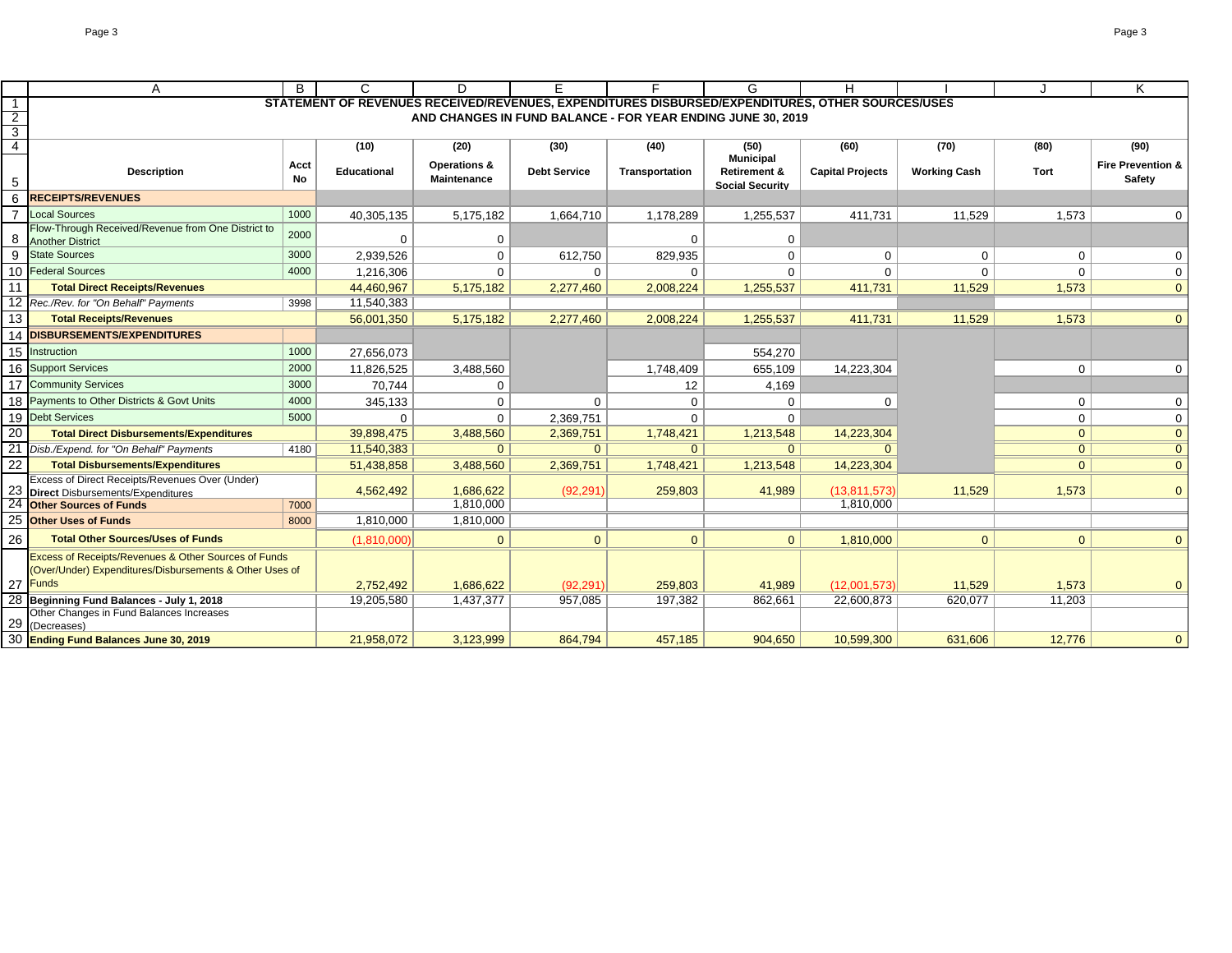|                           | B                                           | C.                                                                                                                                                                                                                                                                                        | D.   | F           |                                      | G                    | н              |                                                                          |                         | ĸ                   |          | М                           |
|---------------------------|---------------------------------------------|-------------------------------------------------------------------------------------------------------------------------------------------------------------------------------------------------------------------------------------------------------------------------------------------|------|-------------|--------------------------------------|----------------------|----------------|--------------------------------------------------------------------------|-------------------------|---------------------|----------|-----------------------------|
|                           |                                             |                                                                                                                                                                                                                                                                                           |      |             |                                      |                      |                | ANNUAL STATEMENT OF AFFAIRS SUMMARY FOR FISCAL YEAR ENDING JUNE 30, 2019 |                         |                     |          |                             |
|                           |                                             |                                                                                                                                                                                                                                                                                           |      |             |                                      |                      |                |                                                                          |                         |                     |          |                             |
| $\overline{c}$            |                                             |                                                                                                                                                                                                                                                                                           |      |             |                                      |                      |                |                                                                          |                         |                     |          |                             |
| $\overline{\overline{3}}$ |                                             | The summary must be published in the local newspaper.                                                                                                                                                                                                                                     |      |             |                                      |                      |                |                                                                          |                         |                     |          |                             |
| 4                         |                                             |                                                                                                                                                                                                                                                                                           |      |             |                                      |                      |                |                                                                          |                         |                     |          |                             |
| 5                         |                                             | Copies of the detailed Annual Statement of Affairs for the Fiscal Year Ending June 30, 2019 will be available for public inspection in the school district/joint agreement administrative office by December 1, annually. Indi<br>review this Annual Statement of Affairs should contact: |      |             |                                      |                      |                |                                                                          |                         |                     |          |                             |
| 6                         |                                             | <b>Glen Ellyn School District 41</b>                                                                                                                                                                                                                                                      |      |             | 793 N. Main St, Glen Ellyn, IL 60137 |                      |                | 630-790-6400                                                             |                         | 8:00 AM to 4:30 PM  |          |                             |
| $\overline{7}$            | School District/Joint Agreement Name        |                                                                                                                                                                                                                                                                                           |      |             | Address                              |                      |                | Telephone                                                                |                         | Office Hours        |          |                             |
| $\frac{8}{12}$            |                                             | Also by January 15, annually the detailed Annual Statement of Affairs for the Fiscal Year Ending June 30, 2019, will be posted on the Illinois State Board of Education's website@www.isbe.net.                                                                                           |      |             |                                      |                      |                |                                                                          |                         |                     |          |                             |
|                           |                                             | SUMMARY: The following is the Annual Statement of Affairs Summary that is required to be published by the school district/joint agreement for the past fiscal yea                                                                                                                         |      |             |                                      |                      |                |                                                                          |                         |                     |          |                             |
|                           | Statement of Operations as of June 30, 2019 |                                                                                                                                                                                                                                                                                           |      |             |                                      |                      |                |                                                                          |                         |                     |          |                             |
| 13                        |                                             |                                                                                                                                                                                                                                                                                           |      | Educational | Operations &<br>Maintenance          | <b>Debt Services</b> | Transportation | Municipal<br>Retirement/Social<br>Security                               | <b>Capital Projects</b> | <b>Working Cash</b> | Tort     | Fire Prevention &<br>Safety |
| $\overline{14}$           | Local Sources                               |                                                                                                                                                                                                                                                                                           | 1000 | 40,305,135  | 5,175,182                            | 1,664,710            | 1,178,289      | 1,255,537                                                                | 411.731                 | 11,529              | 1.573    |                             |
| 15                        | <b>District to Another District</b>         | Flow-Through Receipts/Revenues from One                                                                                                                                                                                                                                                   | 2000 |             |                                      |                      |                |                                                                          |                         |                     |          |                             |
| 16                        | <b>State Sources</b>                        |                                                                                                                                                                                                                                                                                           | 3000 | 2,939,526   |                                      | 612,750              | 829,935        |                                                                          | $\Omega$                | 0                   | $\Omega$ |                             |
| $\overline{17}$           | <b>Federal Sources</b>                      |                                                                                                                                                                                                                                                                                           | 4000 | 1,216,306   |                                      |                      |                |                                                                          |                         |                     |          |                             |
| 18                        | <b>Total Direct Receipts/Revenues</b>       |                                                                                                                                                                                                                                                                                           |      | 44,460,967  | 5,175,182                            | 2,277,460            | 2,008,224      | 1,255,537                                                                | 411,731                 | 11,529              | 1,573    |                             |
| 19                        |                                             | <b>Total Direct Disbursements/Expenditures</b>                                                                                                                                                                                                                                            |      | 39,898,475  | 3,488,560                            | 2,369,751            | 1,748,421      | 1,213,548                                                                | 14,223,304              |                     | $\Omega$ |                             |
| $\frac{20}{21}$           | Other Sources/Uses of Funds                 |                                                                                                                                                                                                                                                                                           |      | (1,810,000) |                                      |                      |                |                                                                          | 1,810,000               |                     | $\Omega$ |                             |
|                           |                                             | Beginning Fund Balances - July 1, 2018                                                                                                                                                                                                                                                    |      | 19,205,580  | 1,437,377                            | 957,085              | 197,382        | 862,661                                                                  | 22,600,873              | 620,077             | 11,203   |                             |
| 22                        | Other Changes in Fund Balances              |                                                                                                                                                                                                                                                                                           |      |             |                                      |                      |                |                                                                          |                         |                     |          |                             |
| $\frac{1}{23}$            | <b>Ending Fund Balances June 30, 2019</b>   |                                                                                                                                                                                                                                                                                           |      | 21,958,072  | 3,123,999                            | 864,794              | 457,185        | 904,650                                                                  | 10,599,300              | 631,606             | 12,776   |                             |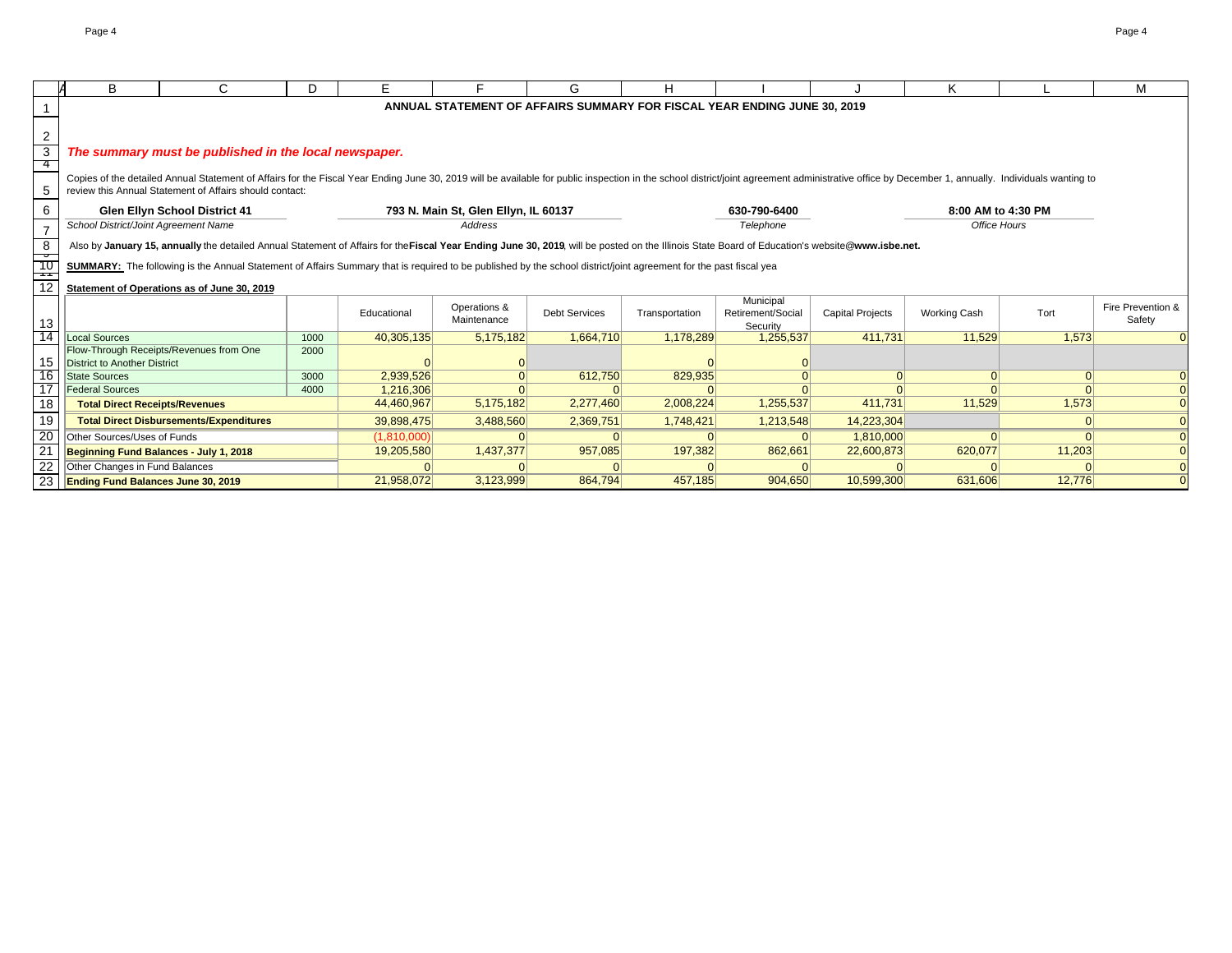|                                |                                                                                   |                                                                                   |                                                                                                  |                                 | F                               |   |
|--------------------------------|-----------------------------------------------------------------------------------|-----------------------------------------------------------------------------------|--------------------------------------------------------------------------------------------------|---------------------------------|---------------------------------|---|
|                                | B<br>$\mathsf{A}$                                                                 | C                                                                                 | D<br>SALARY SCHEDULE OF GROSS PAYMENTS FOR CERTIFICATED PERSONNEL AND NON-CERTIFICATED PERSONNEL | E                               |                                 | G |
| $\mathbf{1}$<br>$\overline{2}$ |                                                                                   |                                                                                   |                                                                                                  |                                 |                                 |   |
|                                |                                                                                   |                                                                                   |                                                                                                  |                                 |                                 |   |
| $\frac{3}{4}$                  |                                                                                   | This listing must be published in the local newspaper, sent to ISBE, and retained |                                                                                                  |                                 |                                 |   |
| $\overline{5}$                 | within your district/joint agreement administrative office for public inspection. |                                                                                   |                                                                                                  |                                 |                                 |   |
|                                | Glen Ellyn School District 41                                                     |                                                                                   |                                                                                                  |                                 |                                 |   |
| $\frac{6}{7}$                  | 19-022-0410-02                                                                    |                                                                                   |                                                                                                  |                                 |                                 |   |
| $\bf 8$                        |                                                                                   |                                                                                   |                                                                                                  |                                 |                                 |   |
|                                | <b>GROSS PAYMENT FOR CERTIFIDE PERSONNEL</b>                                      |                                                                                   |                                                                                                  |                                 |                                 |   |
| $\frac{9}{10}$                 |                                                                                   |                                                                                   |                                                                                                  |                                 |                                 |   |
| 11                             |                                                                                   |                                                                                   |                                                                                                  |                                 |                                 |   |
| $12 \,$                        | Salary Range: Less Than \$25,000                                                  | Salary Range: \$25,000 - \$39,999                                                 | Salary Range: \$40,000 - \$59,999                                                                | Salary Range: 60,000 - \$89,999 | Salary Range: \$90,000 and over |   |
| $\overline{13}$                | ADAMIK, LINDA                                                                     | ANNICELLA, ALEXANDRA                                                              | <b>ANDERSON, AMY</b>                                                                             | <b>ALDRICH, KRISTINE M</b>      | <b>ABBOTT, CHRISTOPHER C</b>    |   |
| 14                             | AGGER, DENISE CAROL                                                               | CAREY, JOYCE C                                                                    | <b>ARMSTRONG, IAN S</b>                                                                          | BATTAGLIA, SAMANTHA L           | ALEMIS, GEORGIA                 |   |
| $\overline{15}$                | AHLBERG, CHRISTINE                                                                | MARCY, STEPHANIE                                                                  | <b>BOCEK, KATHRYN</b>                                                                            | <b>BAUER, MICHELLE</b>          | ALLEN, TAMI                     |   |
| $\overline{16}$                | ALEMAN, MARY                                                                      | <b>MATTHEWS, TRISHA B</b>                                                         | BRUNS, DEZIRAE                                                                                   | BAUMGARTNER, KATELYN            | ANDERSON, LINDA M               |   |
| $\overline{17}$                | ANDERSON, MAUREEN                                                                 | MCNAMARA, ANDREA                                                                  | <b>BULSTER, TIMOTHY M</b>                                                                        | BEHRENS HUETHER, KIMBERLY       | ANDRES, ADAM C                  |   |
|                                |                                                                                   |                                                                                   |                                                                                                  |                                 |                                 |   |
| $\overline{18}$                | ARNOLD, CANDICE                                                                   | RICHEY, MOLLY                                                                     | <b>BYRNE, BETHMARIE</b>                                                                          | BERG, ANNE M                    | <b>BARKER, BRENT J</b>          |   |
| 19                             | <b>ATHAR, SHAHLA</b>                                                              | THOMAS, KARI A                                                                    | <b>BYTNAR, LAUREN</b>                                                                            | <b>BOHN, AMY</b>                | <b>BEAMAN, HEATHER</b>          |   |
| $\overline{20}$                | <b>BEILFUSS, JEANNINE</b>                                                         |                                                                                   | CALDERON, JACQUELYN                                                                              | <b>BOLLINGER, ROBIN</b>         | <b>BERENSCHOT, LAURIE A</b>     |   |
| $\overline{21}$                | <b>BERKSHIRE, LAURA A</b>                                                         |                                                                                   | <b>CARMICHAEL, TYLER J</b>                                                                       | <b>BOWER, JOHN M</b>            | <b>BISHOP, AMY</b>              |   |
|                                | <b>BESSERT, BRIANA M</b>                                                          |                                                                                   | CASAS, JANICE                                                                                    | <b>BRENNAN, KATHLEEN E</b>      | <b>BLAZEK, CHRISTOPHER E</b>    |   |
| 22<br>23                       | <b>BINDRA, RITU</b>                                                               |                                                                                   | CATALANO, LAUREN                                                                                 | <b>BROWN, NATHANIEL F</b>       | <b>BONKOWSKI, BRIAN P</b>       |   |
| $\overline{24}$                | <b>BIRNS, SUSAN M</b>                                                             |                                                                                   | <b>COMERFORD, LUCY</b>                                                                           | <b>BRUNS, MATTHEW R</b>         | <b>BOOTH, TINA</b>              |   |
| 25                             | <b>BRAY, DEBORAH A</b>                                                            |                                                                                   | COX, JAIME                                                                                       | <b>BULICEK BRACY, DEBRA</b>     | <b>BRADFORD, ERIN F</b>         |   |
| $\overline{26}$                | <b>BROWN, DON E</b>                                                               |                                                                                   | <b>DESIMONE, MEGAN</b>                                                                           | CALLICOAT, MARCIE               | <b>BREWSTER, CHARLES T</b>      |   |
| $\overline{27}$                | <b>BRUESCH, JANET B</b>                                                           |                                                                                   | DHARANI, ALYSHA                                                                                  | CANFIELD, LAUREN                | <b>BUCCOLA, HEATHER</b>         |   |
| 28                             | <b>BRUNO, LYNN Q</b>                                                              |                                                                                   | <b>DUDLEY, ERICKA</b>                                                                            | <b>CASPERS, SCOTT G</b>         | <b>BUCHHOLZ, LISA M</b>         |   |
| 29                             | <b>BUCKLEY, MOLLIE</b>                                                            |                                                                                   | FOURNIER, BAO TRAN                                                                               | CONKLIN, SAMANTHA               | <b>BUCKLEY, BETSY</b>           |   |
| $\overline{30}$                | CAMPBELL, JOYCE                                                                   |                                                                                   | FRAME, CHRISTIE                                                                                  | <b>CONNOLLY, NANCY</b>          | <b>BURKE, JEFFREY J</b>         |   |
| 31                             | CARAPELLA, JACQUELINE-JEAN                                                        |                                                                                   | <b>GARMON, JESSICA</b>                                                                           | COOPER, BRETT A                 | CAPENIGRO, DENISE               |   |
| 32                             | CARDONA, CRISTINA                                                                 |                                                                                   | <b>GIFFORD, ANN</b>                                                                              | <b>CORTEZ, JENNIFER</b>         | <b>CASSIDY, DENISE L</b>        |   |
| 33                             |                                                                                   |                                                                                   |                                                                                                  |                                 |                                 |   |
|                                | CHADWICK DECARLO, MELISSA                                                         |                                                                                   | <b>GILLETTE, JENNIFER</b>                                                                        | <b>CRIFASE, NICHOLAS L</b>      | <b>CHAVEZ, JENNIFER</b>         |   |
| 34                             | CLARK, DEANNA L                                                                   |                                                                                   | <b>GONZALEZ, DEANNA</b>                                                                          | <b>CROUCH, WHITNEY E</b>        | CHMELIK, JEANNE                 |   |
| 35                             | COMMO, JESSICA                                                                    |                                                                                   | <b>GRANDE, MARY</b>                                                                              | CZUMA, CHRISTINA                | CLEGG, ELOISE                   |   |
| 36                             | <b>COX, JENNIFER</b>                                                              |                                                                                   | <b>GRAUNKE, BENJAMIN J</b>                                                                       | DANGELO, ELIZABETH              | <b>CONLIN, MARCI</b>            |   |
| 37                             | <b>CRESTO, MARGARET</b>                                                           |                                                                                   | <b>GREWE, ALYSSA N</b>                                                                           | DENTINGER, PATRICIA A           | <b>COUZENS, MICHELE C</b>       |   |
| 38                             | <b>CRISTIANO, SUSAN</b>                                                           |                                                                                   | <b>GROVE, BONITA</b>                                                                             | DETTMER, ALEXIS                 | CRUM, KAREN                     |   |
| 39                             | DELAHANTY, MARIE D                                                                |                                                                                   | <b>HEARN, LAUREN</b>                                                                             | DOMABYL, JOE D                  | DALLMAN, LUCILLE                |   |
| 40                             | DEMERIS, LISA                                                                     |                                                                                   | <b>HEKMA, THOMAS W</b>                                                                           | <b>DRAGAS, JORIE</b>            | DEPALO, JAMES M                 |   |
| 41                             | DESTEFANO, CINDY                                                                  |                                                                                   | JANSON, VALERIE                                                                                  | DUCKHORN, SARAH                 | <b>DEPORTER, ERIC L</b>         |   |
| 42                             | DIETER, ERIN                                                                      |                                                                                   | JARAMILLO, RACHEL                                                                                | EBERT, CARRIE                   | DI SILVESTRO, JANET             |   |
| 43                             | DIFABIO, WILLIAM D                                                                |                                                                                   | JELINEK, KATELIN                                                                                 | FALCO, KATHLEEN                 | <b>DIVELEY, STEPHEN E</b>       |   |
| 44                             | DIRKMAAT, HEIDI                                                                   |                                                                                   | JUNGNICKEL, CARLEY                                                                               | FILMER, JANE E                  | DIXON, SCOTT B                  |   |
| 45                             | <b>DORSEY, STEPHANIE</b>                                                          |                                                                                   | <b>KHAN, AISHA</b>                                                                               | <b>FLORES, WALTER A</b>         | DOYLE, JOAN                     |   |
| 46                             | DUNHAM, SHARON M                                                                  |                                                                                   | <b>KRAMER, KATHERINE</b>                                                                         | <b>GAJEWSKI, ELENI</b>          | DOYLE, KRISTYN                  |   |
| 47                             | ELSTE, MARY L                                                                     |                                                                                   | MCCAUSLAND, IAN P                                                                                | <b>GEIGHES, JENNIFER L</b>      | <b>DUVALSAINT, JULIE</b>        |   |
| 48                             | FITZPATRICK, KATHLEEN                                                             |                                                                                   | MCCAUSLAND, MOLLY                                                                                | <b>GEISELHART, STEPHANIE</b>    | <b>EARNEST, LISA</b>            |   |
|                                |                                                                                   |                                                                                   |                                                                                                  |                                 |                                 |   |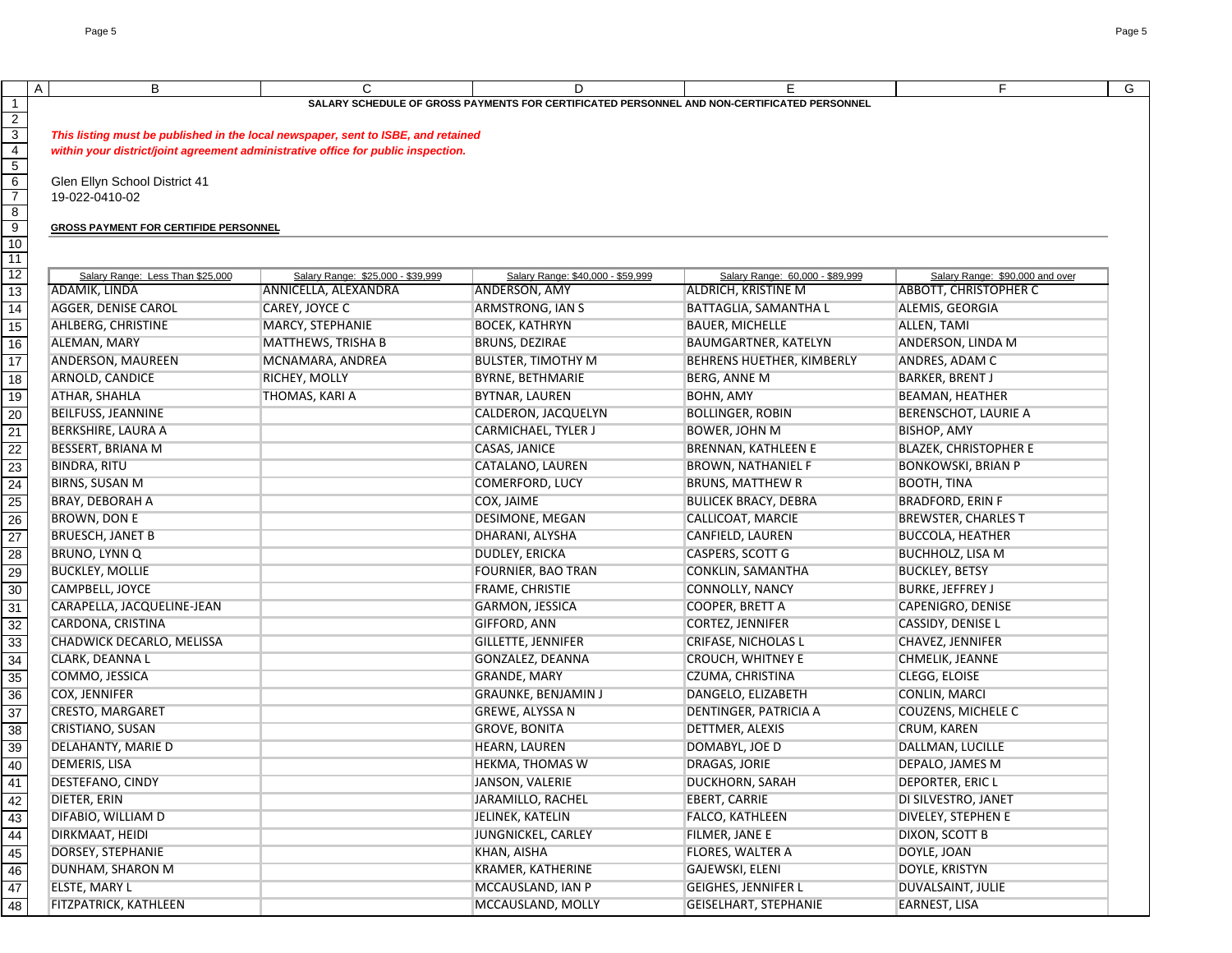|                 | A | B                             | C | D                           | E                          | F                         | G |
|-----------------|---|-------------------------------|---|-----------------------------|----------------------------|---------------------------|---|
| 49              |   | <b>GANSER, HEATHER</b>        |   | MIHALCEA, ELENA             | <b>GIDLEY, RYAN E</b>      | <b>EVANS, KAREN</b>       |   |
| 50              |   | <b>GEBALLE, LESLIE</b>        |   | NORGAARD, ERICA             | <b>GILL, PATRICIA A</b>    | <b>EVERETT, KATHLEEN</b>  |   |
| 51              |   | <b>GILLIGAN, KATHLEEN</b>     |   | <b>ORTIZ RENTAS, IVETTE</b> | GILLMAR, SARA              | <b>EWOLDT, BETH A</b>     |   |
| 52              |   | GIOVANINE, SANDRA A           |   | PETRAMALE, MEGAN            | <b>GIRLING, ALISON</b>     | FARRAL, DAWN              |   |
| 53              |   | <b>GOWANS, CARRIE J</b>       |   | PRENDERGAST, NOREEN A       | <b>GUERRIERI, TRACY L</b>  | <b>FEUERBORN, RITA</b>    |   |
| 54              |   | <b>GRANIAS, JOSEPH T</b>      |   | PRESSLY, ELLE K             | HANSON, CHRISTINA          | FITCH, CHERYL             |   |
| 55              |   | <b>GRASHEL, KATHERINE</b>     |   | RAJCEVICH, SAMANTHA         | <b>HECKER, JENNIFER</b>    | <b>GIOVINGO, MARC A</b>   |   |
| 56              |   | HARMAN, STEPHANIE             |   | ROTELA, ALEX                | HESKIN, HEATHER            | <b>GORDON, PAUL F</b>     |   |
| $\overline{57}$ |   | <b>HARTE NAUS, PATRICIA</b>   |   | <b>SCRIMA, PETER J</b>      | ICK, SHARON A              | <b>GRIEGER, KAREN</b>     |   |
| 58              |   | HETZEL, JOYCE A               |   | STEINHILBER, JULIE A        | IGNACIO, RYAN D            | <b>GUERRERO, NICOLE</b>   |   |
| 59              |   | HIBBARD, SANDRA D             |   | VILLALOBOS FLORES, MARIA    | <b>JAMES, KELLY</b>        | <b>GUZZETTI, ROBERT A</b> |   |
| 60              |   | HOLT, BRENDA J                |   | WITTENBERG, HALEY           | JARVIS, MEGAN              | HAGERTY, CHERYL           |   |
| 61              |   | HOMES, KELLI R                |   |                             | JOHNSON, KATHRYN C         | HANN, HEIDI J             |   |
| 62              |   | <b>IFFATH, BADER</b>          |   |                             | JOHNSON, KELLY             | HAYCRAFT, JAMES A         |   |
| 63              |   | JANIK, LINDA L                |   |                             | JOHNSTON, JESSICA          | HILDNER, LYNNA            |   |
| 64              |   | JEFFERSON, HAYLEY             |   |                             | KANE, ANNIE M              | <b>HODGES, KAREN A</b>    |   |
| 65              |   | <b>KELLER, KATHRYN S</b>      |   |                             | KATARZYNSKI, MARYLOU       | JENSKY, ARLYNE            |   |
| 66              |   | <b>KEMP, DONNA</b>            |   |                             | KAUZLARIC, LAURIE          | JONES, RANDOL S           |   |
| 67              |   | <b>KHAN, YASMIN</b>           |   |                             | KELLAM, CHRISTINA L        | <b>JURCZAK, PATRICIA</b>  |   |
| 68              |   | <b>KIEBLES, CHRISTOPHER A</b> |   |                             | KING, DAVID A              | KLESPITZ, SCOTT M         |   |
| 69              |   | KING, LEAH                    |   |                             | <b>KLEMM, BRENDA M</b>     | KLINGBERG, EDWARD H       |   |
| 70              |   | KOCH, THEODORE F              |   |                             | <b>KNAPP, ANDREA</b>       | KNOEBL, INGRID SUSANNA    |   |
| $\overline{71}$ |   | KOCH, TRACY                   |   |                             | KUCZORA, MEGAN             | KOSINSKI, MARIOLA         |   |
| 72              |   | KRAMER, KENNETH D             |   |                             | LEADAMAN, BRIAN J          | KOSTNER, JOWAYNE          |   |
| 73              |   | LAUBER, LOUISE                |   |                             | LEISTER LOZANO, LUCIANA    | KROEHNKE, LISA            |   |
| 74              |   | LEMM, RONALD W                |   |                             | LUCZAK, PAUL G             | KULIK, MAYRA              |   |
| 75              |   | LINKMAN, PEGGY J              |   |                             | MAGANA ATILANO, VERONICA M | KUMMER, KATHLEEN          |   |
| 76              |   | LONG, CRICIA                  |   |                             | MAGRINI, NICOLETTE         | LACOSSE, KIMBERLY C       |   |
| 77              |   | LUEDKE, SARA J                |   |                             | <b>MANHATTON, KELLY M</b>  | LAZZARA, DEBORAH          |   |
| 78              |   | LUGINBILL, ROBERT A           |   |                             | <b>MARCHESCHI, NICOLE</b>  | LEE, ELIZABETH            |   |
| 79              |   | MACATANGAY, APRIL J           |   |                             | MARCHESE, PAUL M           | LEE, LAURA                |   |
| 80              |   | MACINNES, SALLY               |   |                             | <b>MARCHINSKI, TARA</b>    | LESKA, JUDITH             |   |
| 81              |   | MAKEY, TABITHA                |   |                             | MARINIER, MARYBETH         | LOFGREN, TIM A            |   |
| 82              |   | MARRON, EMILY                 |   |                             | MARQUEZ, ELIZABETH G       | MAHAN LINDER, JAMIE       |   |
|                 |   | MCGINLEY, DIANE               |   |                             | MASON, KIMBERLY            | MAHER, SARAH J            |   |
| 83              |   | MELTON, SONJA                 |   |                             | MENDELL, AUTUMN R          | MALAY, LAURA              |   |
| 84              |   | MILLER, ANN                   |   |                             | MODICA, FRANK M            | MASNY, MICHELLE           |   |
| 85              |   | MILLS, DARCI                  |   |                             | MONEY, KIRSTEN             | MCCLUSKEY, CHARLES M      |   |
| 86              |   | MOTEL, SHARON L               |   |                             | MONTES DE OCA, KARLA       | MCCLUSKEY, KATHERINE L    |   |
| 87              |   | MOTTAR JR, ROBERT E           |   |                             | MONTGOMERY, BARBARA J      | MCKEEVER, JENNIFER        |   |
| 88              |   | MOY, DOROTHY H                |   |                             | <b>NEWSTROM, GINA</b>      | MEER, NANCY L             |   |
| 89              |   | <b>MYERS, MARCI L</b>         |   |                             | NORMAN, NICOLE             | MENENDEZ, DANA M          |   |
| 90              |   | NAKASHIMA, LAURA H            |   |                             | ODOM, JULIE T              | MERTZ, PATRICIA           |   |
| 91              |   | NANNENHORN, MARY C            |   |                             | OLZEN, JOHN H              | MIJAL, LINDA              |   |
| 92              |   |                               |   |                             |                            |                           |   |
| 93              |   | NILSSON, SARAH A              |   |                             | PETER, MARGARET E          | MONDO, GIA C              |   |
| 94              |   | <b>OWEN, LAURA</b>            |   |                             | POLESKI, MELINDA           | MOON, LISA J              |   |
| 95              |   | PAUER, MELISSA                |   |                             | PORCELIUS, JAMIE           | NARDELLA, MICHELE         |   |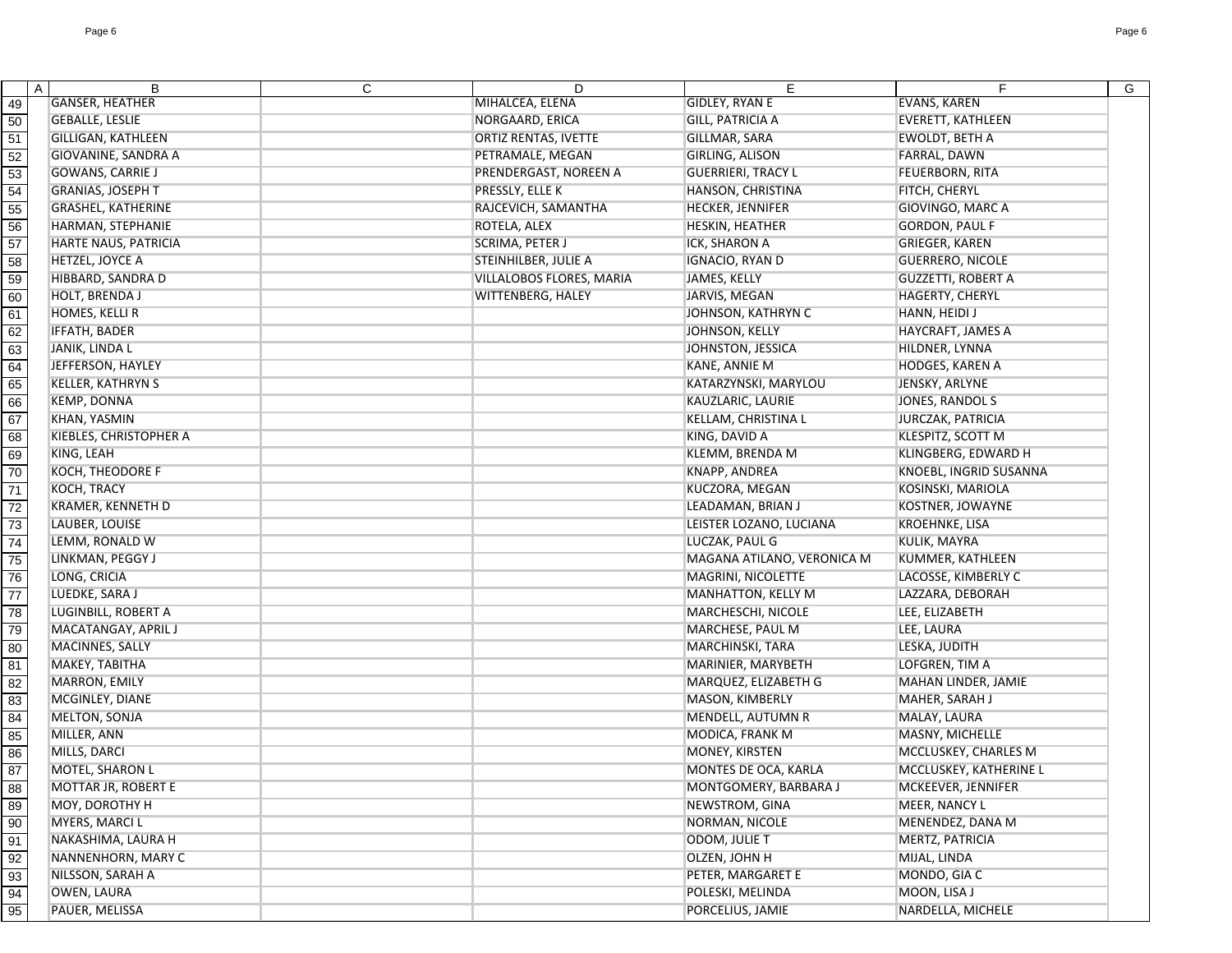|                                                                       | В<br>$\mathsf{A}$         | C | D | E                              | F.                      | G |
|-----------------------------------------------------------------------|---------------------------|---|---|--------------------------------|-------------------------|---|
| 96                                                                    | <b>PAYTON, LISA</b>       |   |   | <b>REED, KATHLEEN</b>          | NELSON, GAYLE           |   |
| 97                                                                    | PEAKE, JAMEE              |   |   | RITTER, ALLISON                | NICOLAI, JULIE          |   |
| 98                                                                    | PFISTER, JANIS            |   |   | ROJAS, MAYRA M                 | <b>NORTON, KERRY L</b>  |   |
| 99                                                                    | PHILLIPS, LAURA S         |   |   | ROSENWINKEL, HEATHER           | <b>OBRIEN, LAUREL</b>   |   |
| 100                                                                   | POLENDER, JODI            |   |   | ROTH, NICHOLAS P               | PAJCINI, MIRELA         |   |
| 101                                                                   | PYNE, ERIN                |   |   | <b>RUSCHKE, MEGAN</b>          | PAYNE, DAWN M           |   |
| 102                                                                   | REICHERT, ROBERT J        |   |   | SANDOZ, PENELOPE               | PEARCE, TANYA           |   |
| 103                                                                   | REITMANN, KATHLEEN        |   |   | <b>SANEW, DANIELLE S</b>       | PINDAR, BRIAN D         |   |
| 104                                                                   | RISLEY, KENDRA            |   |   | <b>SCHEULLER, SANDRA</b>       | POWER, JENNIFER L       |   |
| 105                                                                   | ROTHSCHILD, SUSAN B       |   |   | SCHOLL, DAWN                   | PRAGER, HILLARY         |   |
| 106                                                                   | ROWE, JANE                |   |   | SCHREMP, ANA                   | PUETZ, LINDA M          |   |
| 107                                                                   | SAVEL, DEBBIE             |   |   | SCHREMP, BRIAN T               | PUGSLEY, EILEEN         |   |
| 108                                                                   | SAVELL, KIM L             |   |   | SHABAKER, MICHELLE             | ROBINSON, ANGELA M      |   |
| 109                                                                   | <b>SCHAFER, CLAUDIA</b>   |   |   | SIWICKI, CHRISTINE M           | RODRIGUEZ, SARAH        |   |
| 110                                                                   | SCHMIDT, JENNIFER J       |   |   | <b>SLATER, STACY</b>           | RUMEL, LYNN MARIE       |   |
| 111                                                                   | SCHUMAKER, MARGARET       |   |   | SOPRYCH, SCOTT A               | SAFIEN, GRACE R         |   |
| 112                                                                   | SNOW, JULIA M             |   |   | SPAYTH, AMY J                  | SALACH, TIFFANIE        |   |
| 113                                                                   | SPRINGER, TERESA          |   |   | <b>STEEN, SHANNON M</b>        | SAVAGLIO, RENA M        |   |
| 114                                                                   | SPURLING, SARAH           |   |   | <b>STRONG, TAROH A</b>         | SBARRA, DINA MARIE      |   |
| 115                                                                   | <b>STALLONE, LANA</b>     |   |   | TANNENBAUM, ALEXANDRIA         | SCHLABACH, ANN E        |   |
| 116                                                                   | <b>STENHOUSE, BRENT T</b> |   |   | TAYLOR, ALEXANDRA J            | <b>SCHMUTZ, JULIE G</b> |   |
| 117                                                                   | STOMBERSKI, SANDY         |   |   | TIMMINS, CHRISTINE A           | SCHOENING, ROSE         |   |
| 118                                                                   | TEDESCO, DAVID            |   |   | TRAVERS, KRISTIN A             | SCHWEIKHOFER, LINDA     |   |
| 119                                                                   | VAZQUEZ, JENNIFER         |   |   | TRIBLEY, SAMANTHA L            | SELZER, SUSAN W         |   |
| 120                                                                   | WASSER, JEANNE M          |   |   | VAN DUZOR, WILLIAM S           | SHEA, TERESA            |   |
| $\overline{121}$                                                      | WEBER, C. MINA            |   |   | VANDYKE, REBECCA               | SIECK, KYLE J           |   |
| 122                                                                   | WILLIAMS KELLER, DEMI     |   |   | VAUGHAN REIMANN, JESSICA       | SMITH, SUZANA T         |   |
| 123                                                                   | WLEKLINSKI, DANA          |   |   | <b>VOGELSANGER, COURTNEY L</b> | SOLOMON, RACHEL         |   |
| 124                                                                   | WOOD, DOMINI              |   |   | WEIL, KATELYN                  | SOSTARICS, STEPHANIE L  |   |
| 125                                                                   |                           |   |   | WINKELMANN, DEREK D            | SPRATT, MICHELLE MARIE  |   |
| 126                                                                   |                           |   |   | YERKES, LAURA                  | <b>SWATEK, LAURIE A</b> |   |
| 127                                                                   |                           |   |   |                                | SZAJKOVICS, SAMUEL C    |   |
| 128                                                                   |                           |   |   |                                | TEICHMILLER, ANDREA     |   |
| 129                                                                   |                           |   |   |                                | THOMAS, SUSAN           |   |
| 130                                                                   |                           |   |   |                                | THOMPSON-PASSINI, WENDY |   |
| $\overline{131}$                                                      |                           |   |   |                                | TIMPERLEY, JOY A        |   |
| 132                                                                   |                           |   |   |                                | TOMASZKIEWICZ, FRANK X  |   |
| 133                                                                   |                           |   |   |                                | ULRICH, THERESA         |   |
| 134                                                                   |                           |   |   |                                | VAIL, KELLEY C          |   |
|                                                                       |                           |   |   |                                | VASILE, JENNIFER S      |   |
|                                                                       |                           |   |   |                                | WAGNER, AMY C           |   |
|                                                                       |                           |   |   |                                | WASSERMAN, DEBRA M      |   |
|                                                                       |                           |   |   |                                | WASZAK, JILL M          |   |
|                                                                       |                           |   |   |                                | <b>WELSH, MARY B</b>    |   |
|                                                                       |                           |   |   |                                | WHEELER, KAYLA M        |   |
|                                                                       |                           |   |   |                                | WITTE, PRISCILLA        |   |
| $\frac{135}{141}$ $\frac{13}{142}$ $\frac{13}{142}$ $\frac{141}{142}$ |                           |   |   |                                | ZUKAUSKAS, JULIE ANNE   |   |
|                                                                       |                           |   |   |                                |                         |   |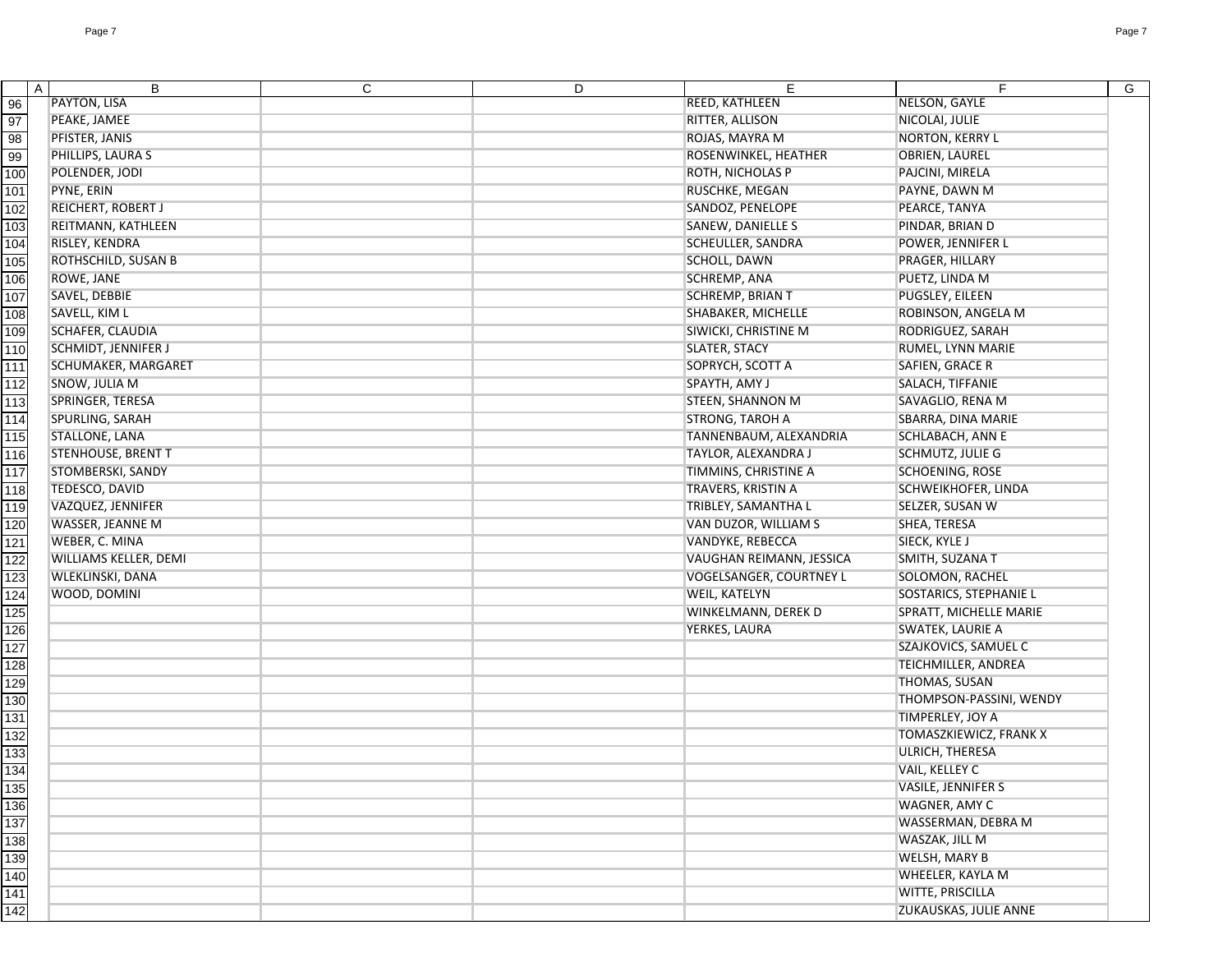|     | A | B                                                | C                                 | D                                 | Е                               | F | $\mathsf{G}$ |
|-----|---|--------------------------------------------------|-----------------------------------|-----------------------------------|---------------------------------|---|--------------|
| 143 |   |                                                  |                                   |                                   |                                 |   |              |
| 144 |   |                                                  |                                   |                                   |                                 |   |              |
| 145 |   | <b>GROSS PAYMENT FOR NON-CERTIFIED PERSONNEL</b> |                                   |                                   |                                 |   |              |
| 146 |   |                                                  |                                   |                                   |                                 |   |              |
| 147 |   | Salary Range: Less Than \$25,000                 | Salary Range: \$25,000 - \$39,999 | Salary Range: \$40,000 - \$59,999 | Salary Range: \$60,000 and over |   |              |
| 148 |   | AIELLO, RYAN A                                   | ADKINS, GERALDINE                 | <b>CUCI, ALKET</b>                | <b>GEHRINGER, MARYLOU</b>       |   |              |
| 149 |   | <b>ANDREASIK, MICHON V</b>                       | <b>BEKTESHAJ, PELLUMB</b>         | HANSON, GAIL A                    | <b>HARBAUER, KENNETH F</b>      |   |              |
| 150 |   | AUBLE, LINDA M                                   | <b>BOGA, LASHAWN</b>              | HUPP, MOLLY                       | MINKUS, GAIL                    |   |              |
| 151 |   | <b>AUBREY, MARY ANN</b>                          | COBANI, VILSON                    | JASSO, DIANA PATRICIA             | MOGK, NANCY K                   |   |              |
| 152 |   | <b>BABIARZ, JACQUELINE</b>                       | <b>COSTELLO, COLLEEN T</b>        | KOLA, HALIM                       | NG, JENNIFER N                  |   |              |
| 153 |   | <b>BACKART, LISA</b>                             | DOUGLAS, DONNA                    | MACKOVIC, ILIJA                   | RUELLI, ANTHONY A               |   |              |
| 154 |   | <b>BAKKEN, SHELBY</b>                            | ESCOBAR HERNANDEZ, GABRIELA       | MACKOWIAK, DENISE M               | SIERRA, JESSE                   |   |              |
| 155 |   | <b>BALLENGER, CHRISTINE J</b>                    | FARRELL MORONI, ERIN              | MAXON, KATHLEEN E                 | TELLEZ, JAVIER                  |   |              |
| 156 |   | <b>BEHRENDT, KARIN T</b>                         | HILLENBRAND, KAREN                | MAYER, SARAH                      | THIESE, BRIAN J                 |   |              |
| 157 |   | <b>BENIGNO, ANTONINA</b>                         | HOKENSON, KATHLEEN                | MCGAVOCK, DEBORAH R               | <b>VIDELKA, JAMES S</b>         |   |              |
| 158 |   | <b>BISHOP, ELISE</b>                             | KOLCE, VASILLAQ                   | MYSLLINJ, XHENTIL                 |                                 |   |              |
| 159 |   | <b>BOLLMAN, DANIELLE</b>                         | MOORE, NORMA                      | NGJELO, EDMOND                    |                                 |   |              |
| 160 |   | <b>BORNER, ALLISON</b>                           | OLIVER, PEG                       | PARRISH, MARILYN W                |                                 |   |              |
| 161 |   | <b>BROOKS, LISA</b>                              | RAUCH, SUSAN E                    | PASHO, AGRON                      |                                 |   |              |
| 162 |   | <b>BROWN, CATHERINE</b>                          | SABALASKEY, AMY L                 | PERIHANA, ADRIATIK                |                                 |   |              |
| 163 |   | <b>BRYANT, SCOTT A</b>                           | SEELINGER, DUSTIN R               | SAROLLI, PIRO                     |                                 |   |              |
| 164 |   | <b>BUCZKIEWICZ, NANCY</b>                        | STAROVAS, GEORGIOS                | <b>SCHAEFER, CHERYL</b>           |                                 |   |              |
| 165 |   | CAMPBELL, DEBORAH A                              | <b>STROPES, HOLLY C</b>           | SCHILLINGER, KATHERINE            |                                 |   |              |
| 166 |   | <b>CARLSON, BROOKE</b>                           | SYZIU, HERION                     | SEJKO, ELVIS                      |                                 |   |              |
| 167 |   | CARRINGTON-RILEY, CHRISTINA M                    | YARBROUGH, TONY R                 | TEREZI, PETRAQ                    |                                 |   |              |
| 168 |   | CHESKY, AMBER                                    |                                   | VANDEN HEUVEL, SCOTT D            |                                 |   |              |
| 169 |   | <b>CHIBUCOS, JENNIFER</b>                        |                                   | ZAGORCANI, ARTUR                  |                                 |   |              |
| 170 |   | CHOI, MICHELE                                    |                                   |                                   |                                 |   |              |
| 171 |   | CLOUSER, WENDALI                                 |                                   |                                   |                                 |   |              |
| 172 |   | <b>CORONA, ESTHER</b>                            |                                   |                                   |                                 |   |              |
| 173 |   | <b>CURTH, MICHELLE</b>                           |                                   |                                   |                                 |   |              |
| 174 |   | D ORAZIO, NICHOLAS                               |                                   |                                   |                                 |   |              |
| 175 |   | DEAN, MARILYN                                    |                                   |                                   |                                 |   |              |
| 176 |   | <b>DEEGAN, PATRICIA T</b>                        |                                   |                                   |                                 |   |              |
| 177 |   | DEGNAN, WILLIAM                                  |                                   |                                   |                                 |   |              |
| 178 |   | DEVINE, ROBERT E                                 |                                   |                                   |                                 |   |              |
| 179 |   | DEWITT, JAMIE                                    |                                   |                                   |                                 |   |              |
| 180 |   | DIEBOLD, MARY L                                  |                                   |                                   |                                 |   |              |
| 181 |   | <b>DIMAS, BETTSY</b>                             |                                   |                                   |                                 |   |              |
| 182 |   | DINELLA, THEODHOR                                |                                   |                                   |                                 |   |              |
| 183 |   | DINGILLO, ARLENE                                 |                                   |                                   |                                 |   |              |
| 184 |   | DORADO, ANGELLI                                  |                                   |                                   |                                 |   |              |
| 185 |   | DORICH, MICHAEL L                                |                                   |                                   |                                 |   |              |
| 186 |   | DOWELL, MOIRA                                    |                                   |                                   |                                 |   |              |
| 187 |   | <b>DUTTON, KATHRYN</b>                           |                                   |                                   |                                 |   |              |
| 188 |   | DWYER, SUZANNE L                                 |                                   |                                   |                                 |   |              |
| 189 |   | <b>EMERSON, MOLLY</b>                            |                                   |                                   |                                 |   |              |
|     |   |                                                  |                                   |                                   |                                 |   |              |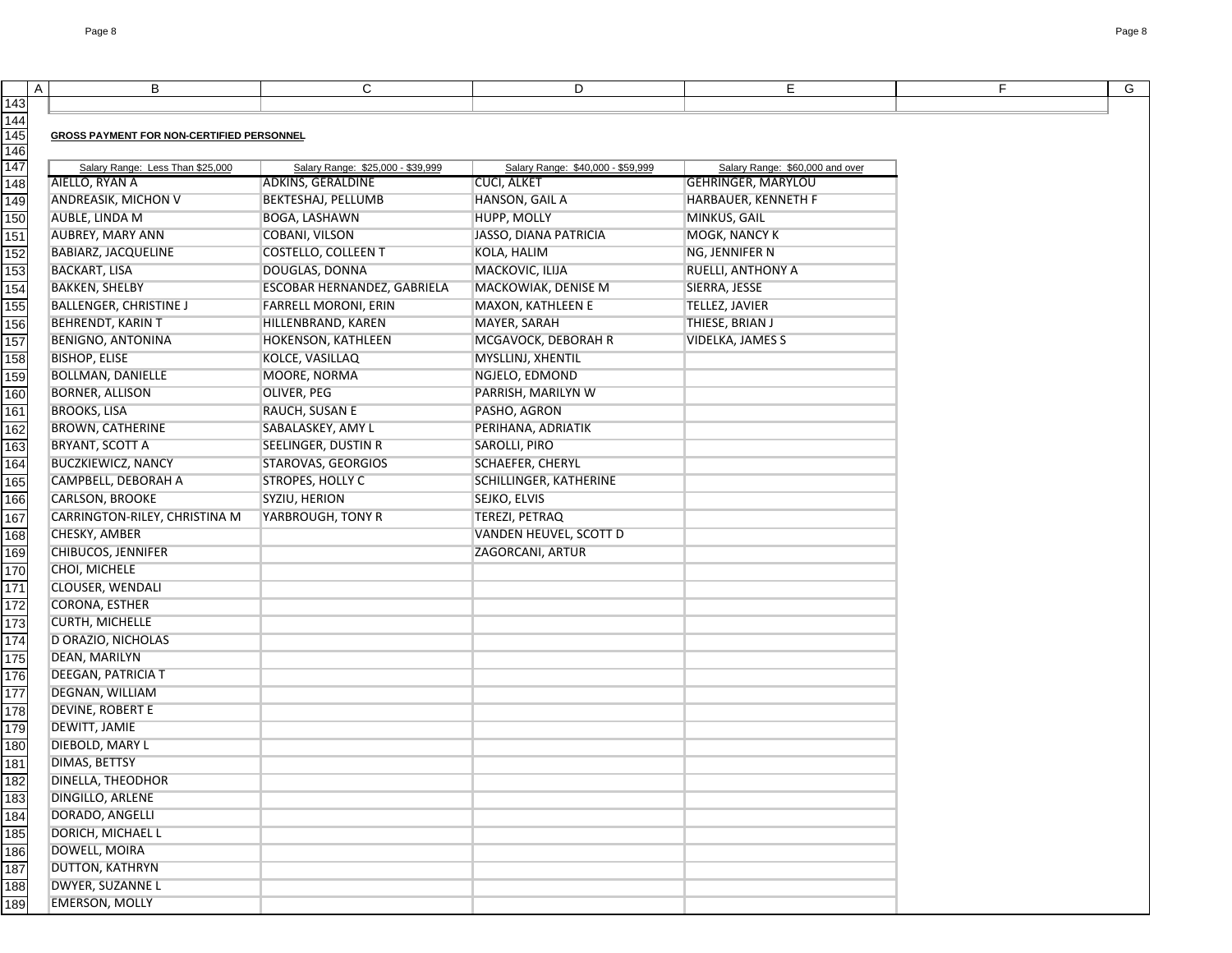|                                                                                                       | $\overline{A}$ | B                           | C | D | E | F. | $\overline{G}$ |
|-------------------------------------------------------------------------------------------------------|----------------|-----------------------------|---|---|---|----|----------------|
| 190                                                                                                   |                | <b>ERSCHEN, HEATHER</b>     |   |   |   |    |                |
| 191                                                                                                   |                | <b>ETERNO, KEELY</b>        |   |   |   |    |                |
| 192                                                                                                   |                | FABER, MARIA A              |   |   |   |    |                |
| 193                                                                                                   |                | <b>FADER, SHERI</b>         |   |   |   |    |                |
| 194                                                                                                   |                | FALCOCCHIO, MARA            |   |   |   |    |                |
| 195                                                                                                   |                | FATIMA, SABEEN              |   |   |   |    |                |
| 196                                                                                                   |                | FEHR REPPE, NANCY           |   |   |   |    |                |
| 197                                                                                                   |                | <b>FREDRIKSON, PAULA J</b>  |   |   |   |    |                |
| 198                                                                                                   |                | <b>GALE, AARON W</b>        |   |   |   |    |                |
| 199                                                                                                   |                | GALLARDO, GABRIELA          |   |   |   |    |                |
| 200                                                                                                   |                | <b>GODIL, NASREEN</b>       |   |   |   |    |                |
| 201                                                                                                   |                | GOLOJUCH, LISA M            |   |   |   |    |                |
| 202                                                                                                   |                | <b>GREIFENKAMP, D CAROL</b> |   |   |   |    |                |
|                                                                                                       |                | <b>GREVER, SHERYL</b>       |   |   |   |    |                |
| 203<br>204                                                                                            |                | <b>GRIMAN, JEFFERY</b>      |   |   |   |    |                |
|                                                                                                       |                | <b>GRIMM, TAMMY M</b>       |   |   |   |    |                |
| 205<br>206<br>207                                                                                     |                | HABIBULLAH, SYED            |   |   |   |    |                |
|                                                                                                       |                | HAIDAR, WAAD                |   |   |   |    |                |
|                                                                                                       |                | HALDEN, KARA                |   |   |   |    |                |
| 208<br>209                                                                                            |                | HANSEN, BONNIE L            |   |   |   |    |                |
| $\overline{210}$                                                                                      |                | HANSON, SANDRA              |   |   |   |    |                |
|                                                                                                       |                | HEAD, MARILYN               |   |   |   |    |                |
| 211                                                                                                   |                | HELMS, ERIN                 |   |   |   |    |                |
| 212                                                                                                   |                |                             |   |   |   |    |                |
| 213<br>214                                                                                            |                | HERBST, MELISSA M           |   |   |   |    |                |
|                                                                                                       |                | HERNANDEZ, CLAUDIA          |   |   |   |    |                |
| 215                                                                                                   |                | HIBBLER, CHRISTINE          |   |   |   |    |                |
| 216                                                                                                   |                | HOSTER, TARA                |   |   |   |    |                |
| $\frac{217}{218}$                                                                                     |                | HUFNAGLE, MAX A             |   |   |   |    |                |
|                                                                                                       |                | JAHANGIR, SULIAMAN          |   |   |   |    |                |
|                                                                                                       |                | JAKOVA, GJERGJI             |   |   |   |    |                |
|                                                                                                       |                | JILEK, CYNTHIA              |   |   |   |    |                |
|                                                                                                       |                | JOHNSON, CINDY              |   |   |   |    |                |
|                                                                                                       |                | <b>JORGJI, KRISTAQ</b>      |   |   |   |    |                |
|                                                                                                       |                | JOSEPH, BENNETT A           |   |   |   |    |                |
|                                                                                                       |                | KALEBIC, DEBORAH            |   |   |   |    |                |
|                                                                                                       |                | KARUM, SUSAN L              |   |   |   |    |                |
|                                                                                                       |                | KISSANE, JENNIFER           |   |   |   |    |                |
|                                                                                                       |                | KLINGELE, ANNAMARIA         |   |   |   |    |                |
| 219<br>2220 223 223 224<br>222 223 224 225 226 227 228 229 230 231<br>232 233 233 233 233 234 235 236 |                | KNEZ, MICHELLE              |   |   |   |    |                |
|                                                                                                       |                | KOPEC, EVAN                 |   |   |   |    |                |
|                                                                                                       |                | KORBAL, ASHLEY              |   |   |   |    |                |
|                                                                                                       |                | KRAWCZYK, HANNAH            |   |   |   |    |                |
|                                                                                                       |                | KREITZER, RUSSELL M         |   |   |   |    |                |
|                                                                                                       |                | KUDLA, KIMBERLEY            |   |   |   |    |                |
|                                                                                                       |                | LAIRD, KIMBERLY             |   |   |   |    |                |
|                                                                                                       |                | LANCASTER, NANCY            |   |   |   |    |                |
|                                                                                                       |                | LAWLER, ANITA               |   |   |   |    |                |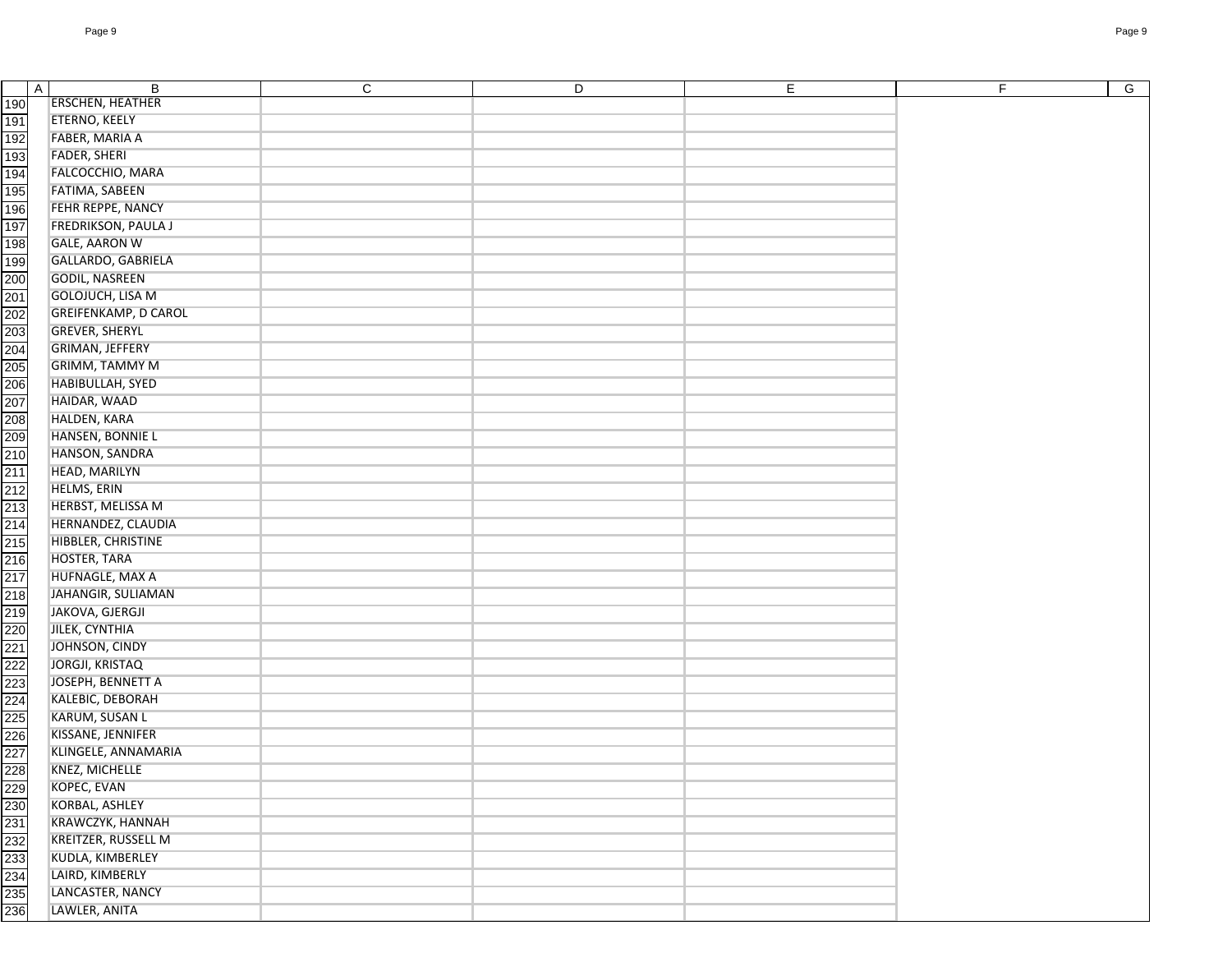| $\overline{A}$                                                                   | B<br>LINDSTROM, JENNIFER   | $\mathsf{C}$ | D | E. | F.<br>G |
|----------------------------------------------------------------------------------|----------------------------|--------------|---|----|---------|
|                                                                                  | LOPEZ, APRIL               |              |   |    |         |
|                                                                                  | LOWY, DONNA                |              |   |    |         |
| 237<br>238<br>239<br>240                                                         | MANTSCH, MELODY L          |              |   |    |         |
| 241                                                                              | MARCHESI, JUDITH ANN       |              |   |    |         |
|                                                                                  | MARCHETTI, STEPHANIE M     |              |   |    |         |
| 242                                                                              | MARGETTS, JUANITA A        |              |   |    |         |
| 243<br>244<br>245                                                                | MARTINEZ, DELYS            |              |   |    |         |
|                                                                                  |                            |              |   |    |         |
|                                                                                  | MCBRIDE, BECKY             |              |   |    |         |
| 246<br>247                                                                       | MCKEE, RANI M              |              |   |    |         |
|                                                                                  | MECULI, ERMAL              |              |   |    |         |
| 248<br>249                                                                       | MEERS, MARY                |              |   |    |         |
|                                                                                  | MEIER, ROSA                |              |   |    |         |
| 250                                                                              | MENDEZ, ROCIO              |              |   |    |         |
| 251                                                                              | MENDOLA, ANTHONY           |              |   |    |         |
| 252<br>253<br>253<br>256<br>257                                                  | METZ, JANELLE              |              |   |    |         |
|                                                                                  | MIHALOPOULOS, STACEY T     |              |   |    |         |
|                                                                                  | MIHALOPOULOS, YANNI        |              |   |    |         |
|                                                                                  | MILIANTI, JENNIFER         |              |   |    |         |
|                                                                                  | MORTEN, BRIANNA            |              |   |    |         |
|                                                                                  | NAPLES, AMY M              |              |   |    |         |
| 258                                                                              | NELSON, ANNE               |              |   |    |         |
| 259                                                                              | NIELSEN, JAMIE M           |              |   |    |         |
|                                                                                  | NOENSIE, CARNEY            |              |   |    |         |
|                                                                                  | <b>OOMENS, ELIZABETH A</b> |              |   |    |         |
|                                                                                  | ORTEGA, CAMILLE            |              |   |    |         |
|                                                                                  | ORTIZ, JUAN                |              |   |    |         |
| 26 26 26 26<br>26 26 27 28<br>35 32 32 32                                        | OVERTOOM, ALISON           |              |   |    |         |
|                                                                                  | PATTERMANN, RACHEL K       |              |   |    |         |
| 266                                                                              | PAULIN, BRANDY             |              |   |    |         |
|                                                                                  | PAYNE, ANNE                |              |   |    |         |
|                                                                                  | PERFETTI, JULIE            |              |   |    |         |
| 267<br>268<br>270<br>270                                                         | PERRY, ANGELA F            |              |   |    |         |
|                                                                                  | PETERS, MICHAEL R          |              |   |    |         |
|                                                                                  | PETERSEN, MAUREEN M        |              |   |    |         |
|                                                                                  | PIEPENBRINK, JANET         |              |   |    |         |
|                                                                                  | PODULKA, JULIE             |              |   |    |         |
|                                                                                  | PRENTICE, KAREN            |              |   |    |         |
|                                                                                  | PRISKE, LINDA              |              |   |    |         |
|                                                                                  | PROFITT, KATHRYN           |              |   |    |         |
| 271<br>272<br>273<br>274<br>275<br>276<br>277<br>278<br>281<br>281<br>282<br>283 | PROSKA, DEBRA              |              |   |    |         |
|                                                                                  | PURSE, MOLLY               |              |   |    |         |
|                                                                                  | QIRKO, KOSTA               |              |   |    |         |
|                                                                                  | REIFEL, ELLEN              |              |   |    |         |
|                                                                                  | REYES, ASHLY R             |              |   |    |         |
|                                                                                  | RICCI, MARY JANE           |              |   |    |         |
|                                                                                  | RIO, CLAUDIA J             |              |   |    |         |
|                                                                                  |                            |              |   |    |         |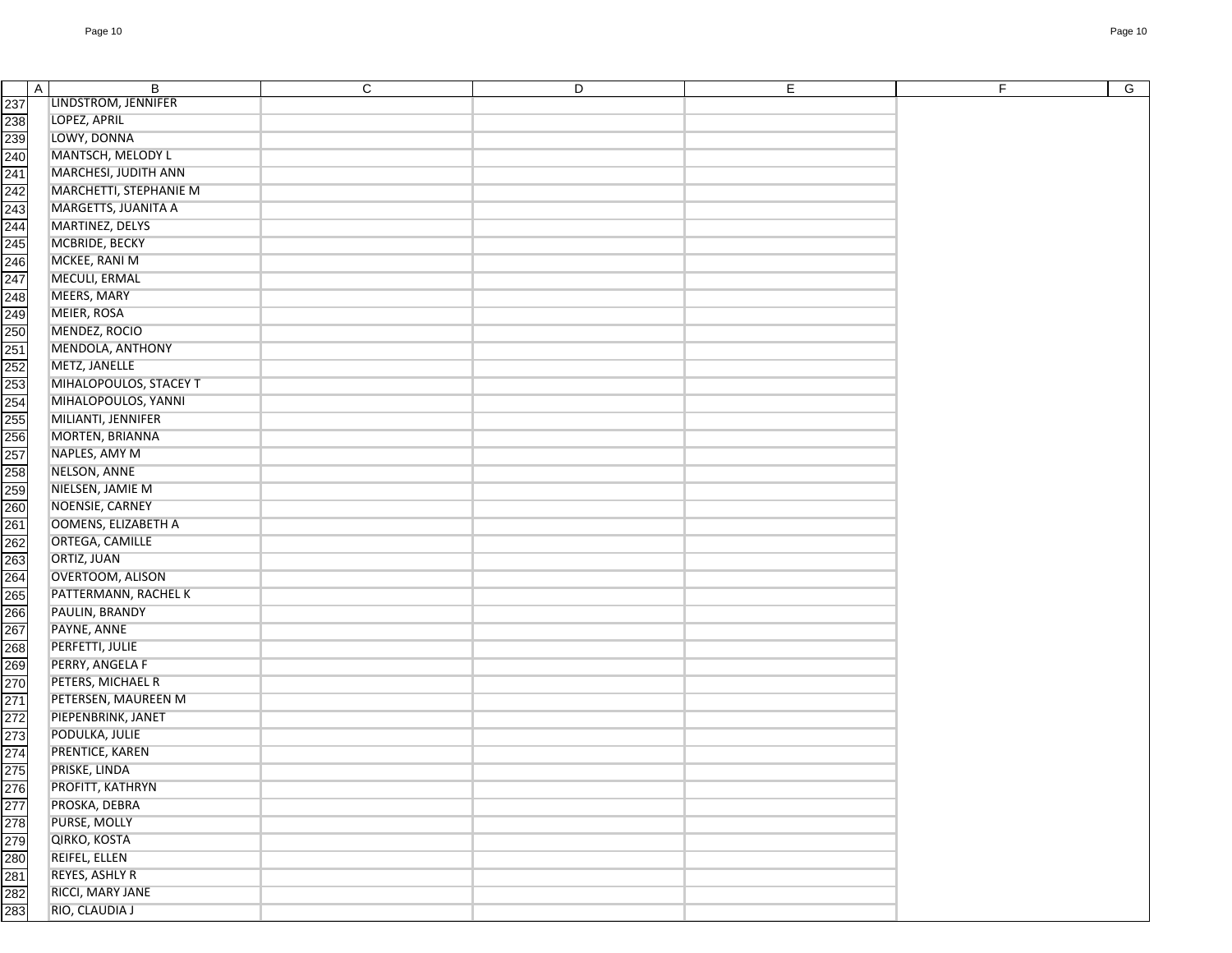| 284 | ROBERTS, ANDREA S              |  |  |
|-----|--------------------------------|--|--|
| 285 | ROBERTS, WILLIAM               |  |  |
| 286 | ROYSE, KERRY                   |  |  |
| 287 | RUSK, LAUREN                   |  |  |
| 288 | RUTKOWSKI, BETH                |  |  |
| 289 | RYAN, DEBORAH                  |  |  |
| 290 | SANDERS, LAURIE                |  |  |
| 291 | SCHIEK, LYNN M                 |  |  |
| 292 | SCHOENLY, DONNA                |  |  |
| 293 | SEIDLER, SHANNON               |  |  |
| 294 | SHAKIL, FARKHANDA              |  |  |
|     | SHARIF, FARHEEN                |  |  |
| 295 |                                |  |  |
| 296 | SHERIDAN KENNY, POLLY          |  |  |
| 297 | SKALA, GLENN M                 |  |  |
| 298 | SKOGSBERG, MARILYN             |  |  |
| 299 | SLEPICKA, CHRISTOPHER T        |  |  |
| 300 | SOTO, PATRICIA                 |  |  |
| 301 | STACHOWIAK, JULIE              |  |  |
| 302 | STOCKHAUSEN, KAREN             |  |  |
| 303 | <b>STOSUR, APRIL</b>           |  |  |
| 304 | STRAWSER, NICOLE               |  |  |
| 305 | STREET, LAVERNE                |  |  |
| 306 | <b>STROM, KIMBERLY LINDSEY</b> |  |  |
| 307 | STUPFEL, HEATHER               |  |  |
| 308 | SZWARGA, SHARON S              |  |  |
| 309 | <b>TERPINI, AUREL</b>          |  |  |
| 310 | TRENTADUE, MELINDA             |  |  |
| 311 | TRIFONE, MARIANNE              |  |  |
| 312 | URICK, LORI                    |  |  |
| 313 | VANEK, KATHERINE               |  |  |
| 314 | VELASQUEZ, LOIDA               |  |  |
| 315 | <b>VERR, NATALIE</b>           |  |  |
| 316 | VICHIO, MARIA                  |  |  |
| 317 | VOSWINKEL, ABBY                |  |  |
| 318 | <b>WADE, PRECIOUS</b>          |  |  |
|     | WALKER, LAURA                  |  |  |
| 319 |                                |  |  |
| 320 | <b>WALLACE, KRISTY</b>         |  |  |
| 321 | <b>WALTON, CHRISTOPHER R</b>   |  |  |
| 322 | WASTI, FARZANA S               |  |  |
| 323 | <b>WEBER, PAULINE</b>          |  |  |
| 324 | WEIL, JENNIFER                 |  |  |
| 325 | WEILAND, JANET L               |  |  |
| 326 | WELCH, JUDY D                  |  |  |
| 327 | WIEMELER, STEVEN H             |  |  |
| 328 | <b>WILLIAMS, CHRISTINE E</b>   |  |  |
| 329 | WILSON, CHERYL A               |  |  |
| 330 | WINTERS, DANIELLE              |  |  |
|     |                                |  |  |

AI BILIC ID I E I FIG

 $G$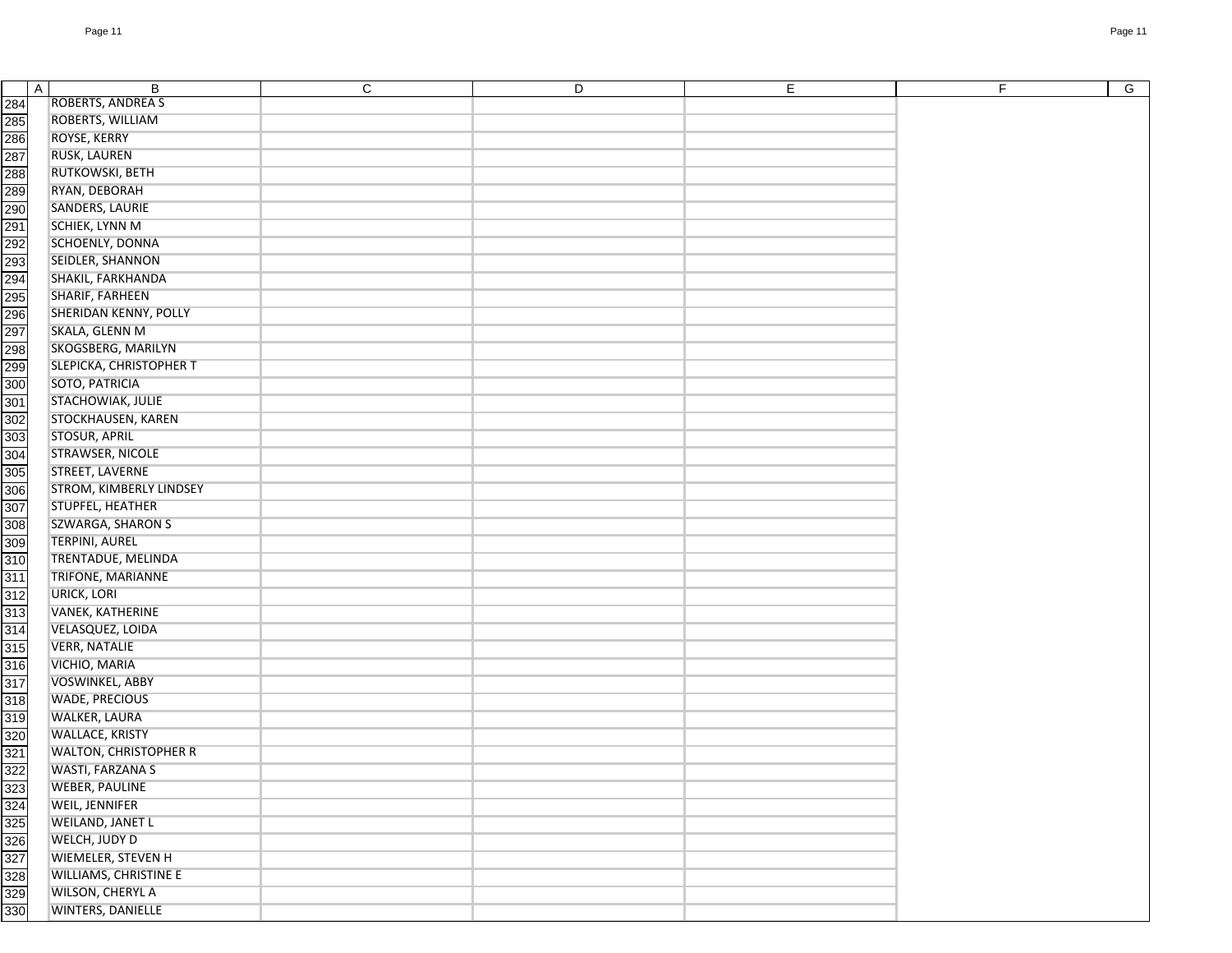|            |                        |  |  | G |
|------------|------------------------|--|--|---|
| 331        | <b>WITEK, PATRICIA</b> |  |  |   |
| 332        | <b>WYRICK, JACKIE</b>  |  |  |   |
| 333        | YOUNG, KATHERINE A     |  |  |   |
| 334        | ZANKO, MICHELE         |  |  |   |
| 335<br>336 |                        |  |  |   |
|            |                        |  |  |   |
| 337        |                        |  |  |   |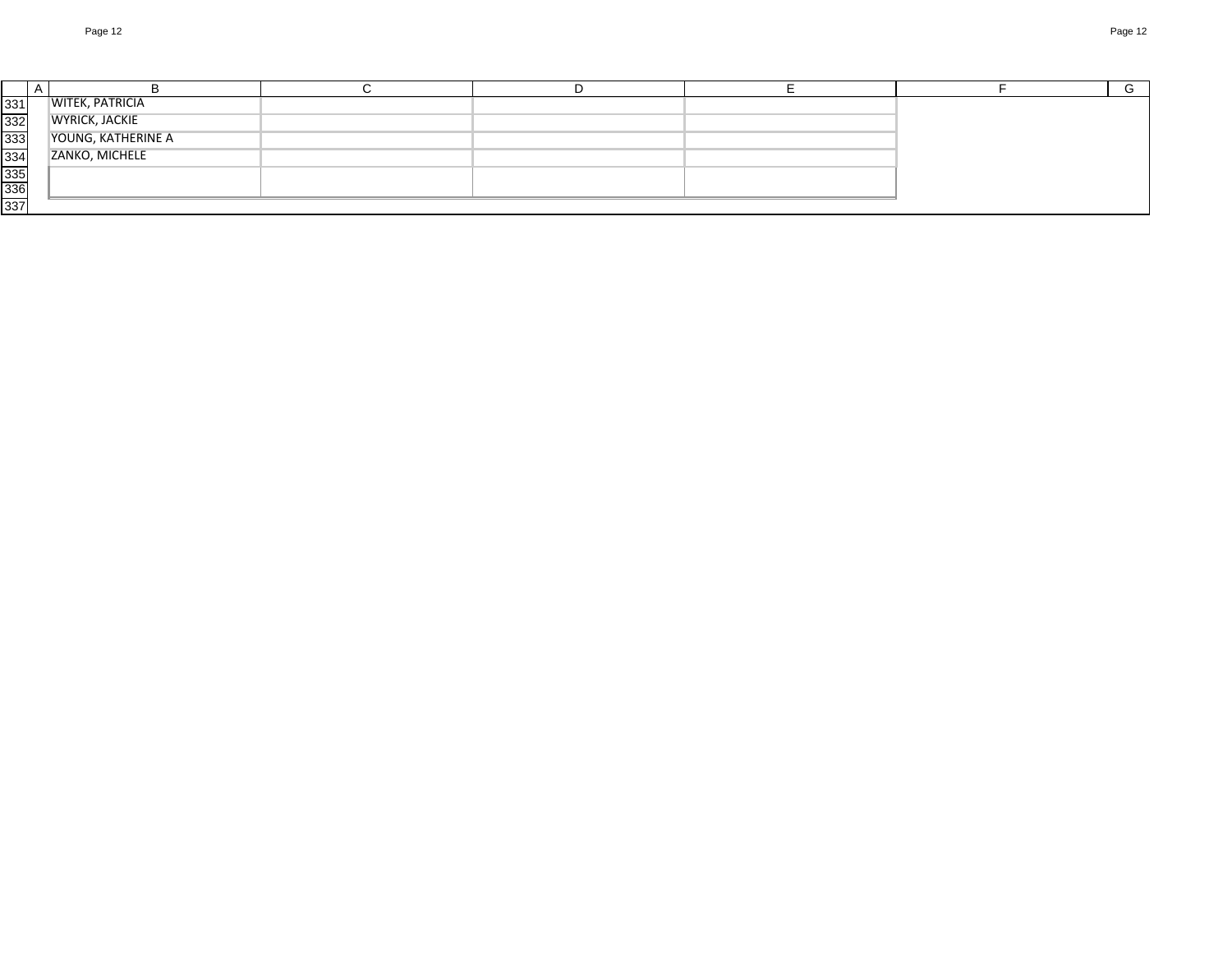|                         | Α                                                                                         | B                | C | D                                 | E                |  |  |  |
|-------------------------|-------------------------------------------------------------------------------------------|------------------|---|-----------------------------------|------------------|--|--|--|
| $\overline{\mathbf{1}}$ | Payments over \$2,500, excluding wages and salaries.                                      |                  |   |                                   |                  |  |  |  |
|                         | This listing must be published in the local newspaper, sent to ISBE, and                  |                  |   |                                   |                  |  |  |  |
| $\overline{3}$          | retained within your district/joint agreement administrative office for public inspection |                  |   |                                   |                  |  |  |  |
| $\overline{4}$          |                                                                                           |                  |   |                                   |                  |  |  |  |
| $\overline{5}$          | Glen Ellyn School District 41                                                             |                  |   |                                   |                  |  |  |  |
| $\overline{6}$          | 19-022-0410-02                                                                            |                  |   |                                   |                  |  |  |  |
| $\overline{7}$          | Person, Firm, or Corporation                                                              | Aggregate Amount |   | Person, Firm, or Corporation      | Aggregate Amount |  |  |  |
| 8                       | <b>WEST MUSIC CO</b>                                                                      | 2,518            |   | UNIVERSAL TAXI DISPATCH           | 14,359           |  |  |  |
|                         | 9 WHEATON PARK DISTRICT                                                                   | 2,535            |   | <b>LEARNING A-Z</b>               | 14,533           |  |  |  |
|                         | 10 DUPAGE COUNTY HEALTH DEPT                                                              | 2,655            |   | <b>KAGAN &amp; GAINES INC</b>     | 14,718           |  |  |  |
|                         | 11 AMPLIFIED IT                                                                           | 2,700            |   | <b>VT SERVICES INC</b>            | 15,034           |  |  |  |
|                         | 12 MUSEUM OF SCIENCE & INDUSTRY                                                           | 2,700            |   | <b>JOSTENS</b>                    | 15,558           |  |  |  |
|                         | 13 CRISIS PREVENTION INST INC                                                             | 2,714            |   | <b>NELSON FIRE PROTECTION</b>     | 16,331           |  |  |  |
| 14                      | <b>PIONEER VALLEY BOOKS</b>                                                               | 2,770            |   | MCWILLIAMS ELECTRIC CO            | 16,650           |  |  |  |
|                         | 15 BHFX LLC                                                                               | 2,800            |   | <b>FORECAST 5 ANALYTICS INC</b>   | 17,209           |  |  |  |
|                         | 16 MENARD CONSULTING INC                                                                  | 2,800            |   | <b>BOOKSTORE LTD, THE</b>         | 17,283           |  |  |  |
|                         | 17 TEACHING STRATEGIES                                                                    | 2,871            |   | <b>MAKE MUSIC INC</b>             | 17,360           |  |  |  |
|                         | 18 K.D. JOHNSON INC                                                                       | 2,900            |   | SERVPRO OF WHEATON/GLEN ELLYN     | 17,363           |  |  |  |
|                         | 19 ORIENTAL TRADING CO                                                                    | 2,929            |   | <b>EXPLORE LEARNING</b>           | 17,548           |  |  |  |
|                         | 20 MIDWEST SALT                                                                           | 2,938            |   | HALDEMAN-HOMME                    | 17,714           |  |  |  |
|                         | 21 APPLE INC                                                                              | 2,940            |   | <b>BWP &amp; ASSOCIATES</b>       | 18,000           |  |  |  |
|                         | 22 ASSOC OF ILLINOIS MIDDLE-GRADE                                                         | 2,950            |   | PERFECTION WINDOW FILMS           | 18,130           |  |  |  |
|                         | 23 RAPTOR                                                                                 | 2,950            |   | <b>MYSTIC BLUE CRUISES</b>        | 19,390           |  |  |  |
|                         | 24 BATTERIES PLUS                                                                         | 2,975            |   | <b>ACCELERATE LEARNING</b>        | 19,814           |  |  |  |
|                         | 25 SAFARI VIDEO NETWORK                                                                   | 2,995            |   | <b>SUNBELT STAFFING</b>           | 20,893           |  |  |  |
|                         | 26 CURTAIN, HELENA PH.D                                                                   | 3,000            |   | <b>OFFICE DEPOT</b>               | 20,903           |  |  |  |
|                         | 27 HAZELDEN PUBLISHING                                                                    | 3,074            |   | <b>ARTHUR J GALLAGHER</b>         | 21,160           |  |  |  |
| $\overline{28}$         | MCANINCH ARTS CENTER                                                                      | 3,080            |   | <b>HEINEMANN</b>                  | 21,270           |  |  |  |
| 29                      | <b>CARE OF TREES</b>                                                                      | 3,095            |   | <b>BISPING CONSTRUCTION CO</b>    | 21,472           |  |  |  |
|                         | <b>30 BOOKVINE FOR CHILDREN</b>                                                           | 3,252            |   | CELTIC COMMERCIAL PAINTING LLC    | 21,825           |  |  |  |
|                         | 31 INNOVENTION SYSTEM LLC                                                                 | 3,280            |   | <b>ECS MIDWEST</b>                | 22,162           |  |  |  |
|                         | 32 CREATIVE CULTURE CONSULTING                                                            | 3,446            |   | <b>ORKIN LLC</b>                  | 22,889           |  |  |  |
|                         | 33 AIR FILTER ENGINEERS                                                                   | 3,512            |   | <b>HOUSE OF GRAPHICS</b>          | 24,807           |  |  |  |
|                         | 34 MASTERLIBRARY LLC                                                                      | 3,600            |   | PARKLAND PREPARATORY ACADEMY      | 24,910           |  |  |  |
|                         | 35 STAPLES ADVANTAGE                                                                      | 3,623            |   | <b>REV TRAK</b>                   | 29,526           |  |  |  |
|                         | 36 PREMIER                                                                                | 3,647            |   | <b>QUINLAN &amp; FABISH MUSIC</b> | 29,603           |  |  |  |
|                         |                                                                                           | 3,669            |   | <b>UPRIGHT CONSTRUCTION LLC</b>   |                  |  |  |  |
|                         | 37 LAWSON PRODUCTS                                                                        |                  |   | <b>JB CONTRACTING CORP</b>        | 29,902           |  |  |  |
|                         | 38 REALLY GOOD STUFF INC                                                                  | 3,687            |   |                                   | 30,799           |  |  |  |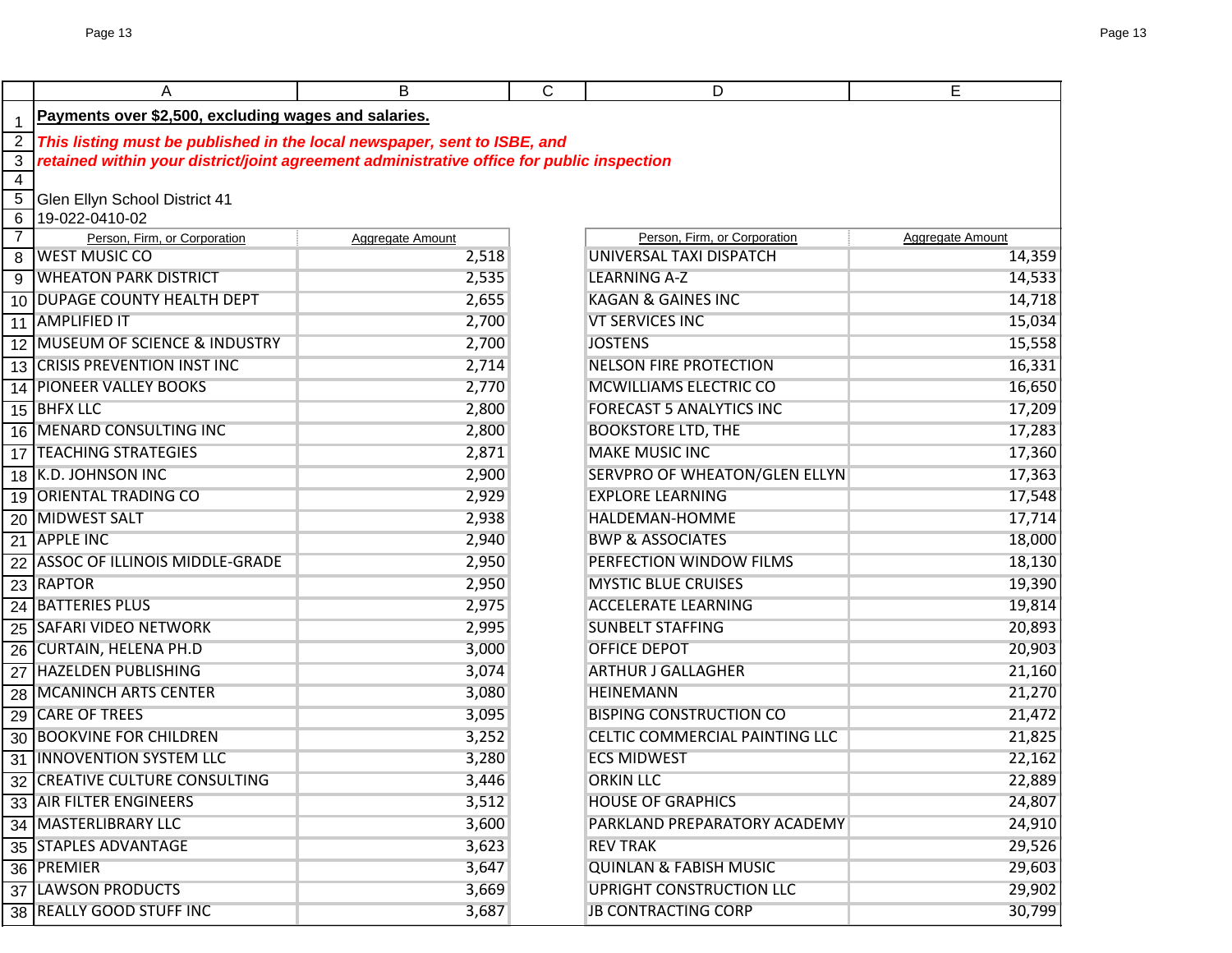| A                               | B     | $\mathsf{C}$ | D                                    | E      |
|---------------------------------|-------|--------------|--------------------------------------|--------|
| 39 ENCYCLOPEDIA BRITTANICA      | 3,700 |              | <b>CHICAGO DOORWAYS LLC</b>          | 31,617 |
| 40 BLICK, DICK                  | 3,804 |              | <b>FIRST EAGLE BANK</b>              | 32,156 |
| 41 CONSERV FS                   | 3,815 |              | <b>WORTH AVE. GROUP</b>              | 32,665 |
| 42 EVERYONE READING ILLINOIS    | 3,910 |              | <b>NORTHERN ILLINOIS GAS</b>         | 33,415 |
| 43 ACCO BRANDS USA LLC          | 3,983 |              | <b>MIDLAND PAPER</b>                 | 34,204 |
| 44 MYSTERY SCIENCE INC          | 3,996 |              | HOLTZ EDUCATIONAL CENTER             | 34,650 |
| 45 MARVELOUS MINDS              | 4,000 |              | <b>STEEL MANAGEMENT</b>              | 34,650 |
| 46 READING & WRITING PROJECT    | 4,000 |              | <b>BREAK THRU ENTERPRISES</b>        | 36,000 |
| 47 NCS PEARSON                  | 4,004 |              | FOLLETT SCHOOL SOLUTIONS INC         | 36,817 |
| 48 DISCOUNT SCHOOL SUPPLY       | 4,028 |              | <b>GLENOAKS THERAPEUTIC DAY SCHL</b> | 37,158 |
| 49 OVERDRIVE                    | 4,089 |              | <b>SCHOOL SPECIALTY</b>              | 37,456 |
| 50 CROWN CENTER, ROBERT         | 4,100 |              | <b>AMERICAN GRADING INC</b>          | 37,533 |
| 51 FIRM SYSTEMS                 | 4,198 |              | AT&T                                 | 38,589 |
| 52 THE CENTER                   | 4,230 |              | <b>AMERICAN TAXI DISPATCH</b>        | 39,393 |
| 53 PRO-ED                       | 4,234 |              | <b>GRAYBAR ELECTRIC CO INC</b>       | 39,464 |
| 54 CONCORDE SIGN & ENGRAVING    | 4,314 |              | <b>KESSOR ENTER dba S.L.S.</b>       | 39,828 |
| 55 TYPING CLUB INC              | 4,332 |              | UNITED ANALYTICAL SERV               | 40,778 |
| <b>56 GREEN ASSOCIATES</b>      | 4,614 |              | AMERICAN READING COMPANY             | 40,925 |
| 57 SUMMIT SCHOOL                | 4,641 |              | RELIANCE STANDARD LIFE               | 41,804 |
| 58 DATA-BASED CONSULTING INC    | 4,700 |              | <b>PROFESSIONAL PAVING &amp;</b>     | 41,819 |
| 59 NUTOYS LEISURE PRODUCTS      | 4,725 |              | DIST #15, MARQUARDT SCL              | 42,862 |
| 60 EBSCO INFORMATION SVC        | 4,756 |              | <b>ACCU-PAVING CO</b>                | 43,650 |
| 61 SOUTH SIDE CONTROL SUPPLY    | 4,786 |              | <b>CARROLL SEATING</b>               | 44,501 |
| 62 NCEA                         | 4,800 |              | <b>BAKER TILLY VIRCHOW KRAUSE</b>    | 45,084 |
| 63 ABA OF ILLINOIS              | 4,900 |              | <b>WASTE MANAGEMENT WEST</b>         | 45,564 |
| 64 AQUASCAPE                    | 4,930 |              | <b>CHILD'S VOICE SCHOOL</b>          | 45,625 |
| 65 NORTHERN ILLINOIS TERRAZZO & | 4,975 |              | <b>PCM</b>                           | 46,528 |
| 66 SENTERS, JOYCE               | 5,125 |              | <b>VALOR TECHNOLOGIES INC</b>        | 46,636 |
| 67 ANDERSON'S BOOKSHOP          | 5,132 |              | <b>NWEA</b>                          | 47,003 |
| 68 BOUND TO STAY BOUND BOOKS    | 5,190 |              | <b>EXPERT PAY</b>                    | 47,158 |
| 69 EDUCLIMBER                   | 5,200 |              | <b>CDW GOVERNMENT</b>                | 49,843 |
| 70 RESILITE SPORTS PROD INC     | 5,416 |              | <b>BRITTEN SCHOOL</b>                | 51,545 |
| 71 NELSON WESTERBERG OF IL INC  | 5,466 |              | <b>KOZAK CUSTOM LANDSCAPES</b>       | 52,775 |
| 72 ROSCOE CO                    | 5,475 |              | <b>INNOVATIVE MODULAR SOLUTIONS</b>  | 54,950 |
| 73 LEND                         | 5,516 |              | <b>C.L.DOUCETTE INC</b>              | 56,124 |
| 74 SCHOOL SPECIALTY SUPPLY CO   | 5,520 |              | USD, LLC                             | 56,326 |
| 75 US DEPARTMENT OF EDUCATION   | 5,571 |              | <b>CALL ONE</b>                      | 60,252 |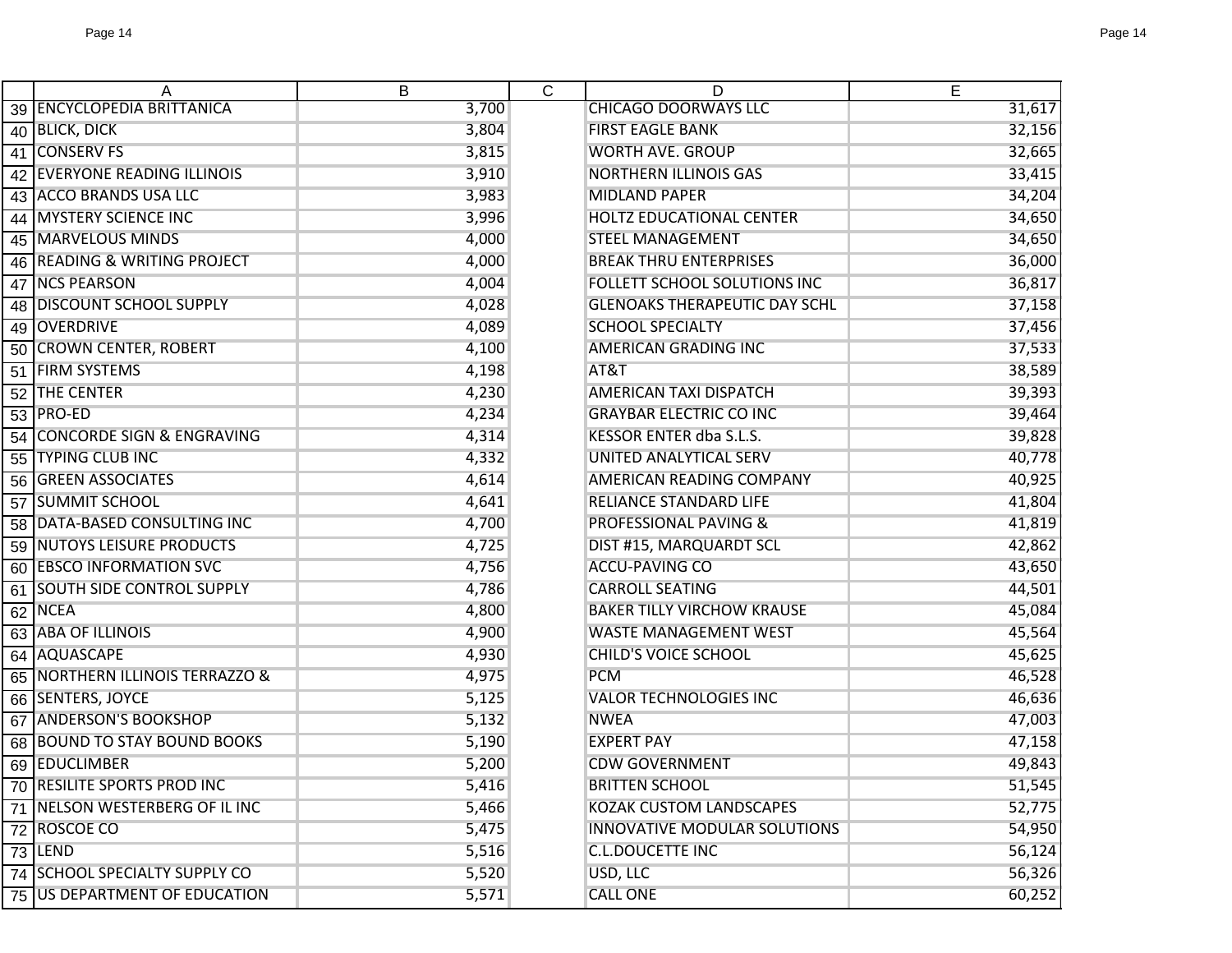| A                                  | B     | $\overline{C}$ | D                                       | E       |
|------------------------------------|-------|----------------|-----------------------------------------|---------|
| 76 LANGUAGE TESTING INTL INC       | 5,600 |                | <b>VILLAGE OF GLEN ELLYN</b>            | 60,536  |
| 77 TASC                            | 5,609 |                | <b>TIERNEY BROTHERS INC</b>             | 61,584  |
| 78 PALOS SPORTS INC                | 5,627 |                | <b>G.P. MAINTENANCE SERVICES INC</b>    | 61,715  |
| 79 HYDE PARK DAY SCHOOL            | 5,684 |                | <b>AMERICAN CAPITAL FINANCIAL</b>       | 63,800  |
| 80 UNITED RADIO COMMUNICATIONS     | 5,706 |                | <b>ACCURATE CUSTOM CABINETS INC</b>     | 64,859  |
| <b>81 INFINITE CONNECTIONS INC</b> | 5,800 |                | <b>GUIDING LIGHT ACADEMY</b>            | 65,009  |
| <b>82 SHADEOLOGY LLC</b>           | 5,899 |                | <b>VANGUARD ENERGY SERVICES LLC</b>     | 65,160  |
| 83 APPTEGY                         | 6,100 |                | <b>LA FORCE</b>                         | 65,172  |
| <b>84 LAUREATE DAY SCHOOL</b>      | 6,282 |                | <b>SKYWARD INC</b>                      | 66,647  |
| 85 ECS MIDWEST LLC                 | 6,300 |                | <b>SCHINDLER ELEVATOR</b>               | 68,850  |
| 86 SCHOLASTIC LIBRARY PUBLISHING   | 6,464 |                | SYNCB/AMAZON                            | 69,536  |
| 87 MENARDS                         | 6,510 |                | <b>INCLUSIVE SCHOOLING</b>              | 76,636  |
| <b>88 COKER SERVICE INC</b>        | 6,695 |                | <b>RICOH</b>                            | 78,644  |
| 89 CONSORTIUM FOR EDUCTL CHANGE    | 6,725 |                | <b>SENTINEL TECHNOLOGIES</b>            | 81,201  |
| 90 TEXTHELP INC                    | 6,864 |                | <b>RAMCORP INC</b>                      | 88,205  |
| 91 JUNIOR LIBRARY GUILD            | 6,933 |                | DIST #44, BD OF ED                      | 89,618  |
| 92 PITNEY BOWES                    | 6,939 |                | SOARING EAGLE ACADEMY                   | 116,154 |
| 93 COUGHLAN COMPANIES INC          | 6,954 |                | <b>JUST RITE ACOUSTICS INC</b>          | 118,692 |
| 94 GREAT LAKES ELEVATOR SERVICES   | 6,980 |                | <b>WENGER CORP</b>                      | 120,804 |
| 95 BLACKBOARD                      | 7,009 |                | <b>DISCOVERY BENEFITS</b>               | 125,809 |
| 96 BRIDGES FOR LANGUAGE, TRNG &    | 7,232 |                | <b>FRANCZEK RADELET</b>                 | 127,465 |
| 97 FERGUSON                        | 7,532 |                | <b>GREAT MINDS LLC</b>                  | 135,757 |
| 98 EXTRA SPACE STORAGE             | 7,576 |                | <b>CLARE WOODS ACADEMY</b>              | 139,156 |
| 99 ARMBRUST PLUMBING INC           | 7,754 |                | <b>WAREHOUSE DIRECT</b>                 | 140,871 |
| 100 ROE PROFESSIONAL SERVICES #19  | 7,800 |                | <b>BMO MASTERCARD</b>                   | 158,584 |
| 101 SECURLY INC                    | 7,865 |                | <b>R B CONSTRUCTION</b>                 | 168,658 |
| 102 KAPLAN EARLY LEARNING COMPANY  | 7,904 |                | <b>REGENCY TILE INC</b>                 | 200,614 |
| 103 SCHOOL HEALTH                  | 7,911 |                | THE KENNETH COMPANY                     | 201,247 |
| 104 CUSD#200                       | 7,967 |                | <b>METRO PREP</b>                       | 205,829 |
| <b>105 DISCOVERY EDUCATION</b>     | 8,000 |                | <b>HEITKOTTER INC</b>                   | 206,938 |
| 106 LAKESHORE LEARNING MATERIALS   | 8,040 |                | <b>LOWERY MCDONNELL</b>                 | 241,739 |
| 107 PARTITION PROS                 | 8,081 |                | <b>LARSON EQUIPMENT &amp; FURNITURE</b> | 253,997 |
| 108 DOST VALUATION GROUP LTD       | 8,200 |                | OLIVE GROVE LANDSCAPING INC             | 256,455 |
| 109 DEMCO                          | 8,347 |                | <b>AMBER MECHANICAL</b>                 | 284,104 |
| 110 SCHOLASTIC MAGAZINES           | 8,353 |                | <b>CLIC</b>                             | 321,406 |
| 111 STANTON MECHANICAL             | 8,700 |                | <b>VORTEX COMMERCIAL FLOORING</b>       | 332,470 |
| 112 HAWTHORN ASSOC OF LAKE         | 8,775 |                | <b>ELLIOTT CONSTRUCTION CORP</b>        | 335,630 |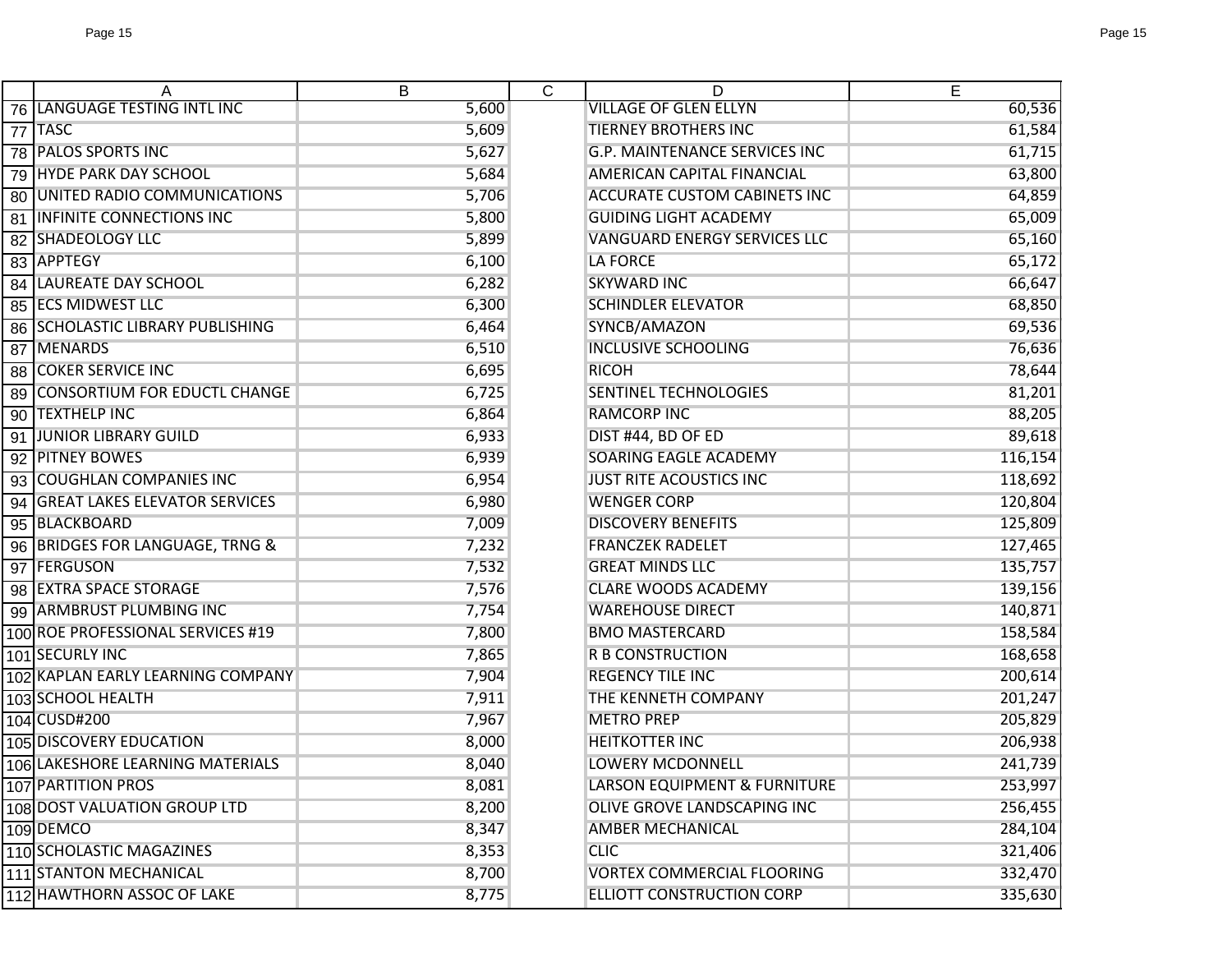|                                     | В      | $\mathsf{C}$ | D                                  | E         |
|-------------------------------------|--------|--------------|------------------------------------|-----------|
| 113 TEMPERATURE EQUIPMENT CORP      | 8,897  |              | <b>MECHANICAL INCORPORATED</b>     | 338,095   |
| 114 YELLOW FOLDER                   | 8,933  |              | <b>CONSTELLATION NEWENERGY INC</b> | 368,333   |
| 115 HOLLYWOOD BLVD CINEMA           | 9,000  |              | MCHENRY GLASS & MIRROR INC         | 380,949   |
| 116 BR SPORTS LTD                   | 9,128  |              | <b>HARGRAVE BUILDERS INC</b>       | 452,110   |
| 117 GIANT STEPS                     | 9,283  |              | <b>KANSAS STATE BANK</b>           | 452,806   |
| 118 CLOUDLOCK                       | 9,702  |              | <b>WIGHT &amp; COMPANY</b>         | 493,336   |
| 119 YWCA METROPOLITAN CHICAGO       | 9,950  |              | <b>KENNETH COMPANY</b>             | 502,481   |
| 120 UNITED STATES POSTAL SERVICE    | 10,000 |              | <b>TRANE</b>                       | 573,796   |
| 121 HAPARA                          | 10,335 |              | <b>MB FINANCIAL BANK</b>           | 612,638   |
| 122 SOUND INC                       | 10,392 |              | THIS                               | 619,711   |
| 123 THERMOSYSTEMS                   | 10,569 |              | <b>CORRECT ELECTRIC</b>            | 619,787   |
| 124 SHRED-IT                        | 10,752 |              | <b>WEATHERGUARD ROOFING CO</b>     | 645,112   |
| 125 CYBOR FIRE PROTECTION           | 10,790 |              | MARQUARDT SCHOOL DISTRICT 15       | 683,590   |
| 126 BRECHT'S DATABASE SOLUTIONS INC | 10,900 |              | MCKINNEY STEEL & SALES INC         | 690,877   |
| 127 VERIZON WIRELESS                | 10,906 |              | <b>FQC</b>                         | 744,330   |
| 128 THE CHICAGO HOME TUTOR LLC      | 11,025 |              | ILL MUNICIPAL RETIREMENT FUND      | 750,610   |
| 129 CORRECT MONITORING SERVICES     | 11,031 |              | <b>PACE SYSTEMS INC</b>            | 796,119   |
| 130 COMPLETE NORTHERN ILLINOIS      | 11,076 |              | <b>FIRST STUDENT INC</b>           | 819,964   |
| 131 APPLE COMPUTER                  | 11,181 |              | <b>HS TRANSPORTATION</b>           | 857,627   |
| 132 SUPERIOR LABOR SOLUTIONS        | 11,250 |              | ELENS & MAICHIN ROOFING & S M      | 907,231   |
| 133 KAGAN PROFESSIONAL              | 11,496 |              | <b>OMNI</b>                        | 984,065   |
| 134 JOHNSON CONTROLS SECURITY       | 11,671 |              | <b>COOP ASSN FOR SPEC EDUC</b>     | 1,129,755 |
| 135 THE FITNESS CONNECTION          | 11,792 |              | <b>IWANSKI MASONRY INC</b>         | 1,131,272 |
| 136 HUMANEX VENTURES                | 11,897 |              | <b>DEKALB MECHANICAL INC</b>       | 1,459,769 |
| 137 MINDSIGHT                       | 11,938 |              | <b>ZIONS FIRST NATIONAL BANK</b>   | 1,757,113 |
| 138 ACTIVELY LEARN                  | 12,700 |              | <b>EDUCATIONAL BENEFIT COOP</b>    | 5,832,663 |
| 139 INTEGRATED SYSTEMS CORP         | 12,960 |              |                                    |           |
| 140 KEY2ED                          | 13,000 |              |                                    |           |
| 141 B & F CONSTRUCTION CODE         | 13,359 |              |                                    |           |
| 142 FRONTLINE TECHNOLOGIES          | 13,737 |              |                                    |           |
| 143 ILLINOIS ASSN OF SCH BOARDS     | 14,187 |              |                                    |           |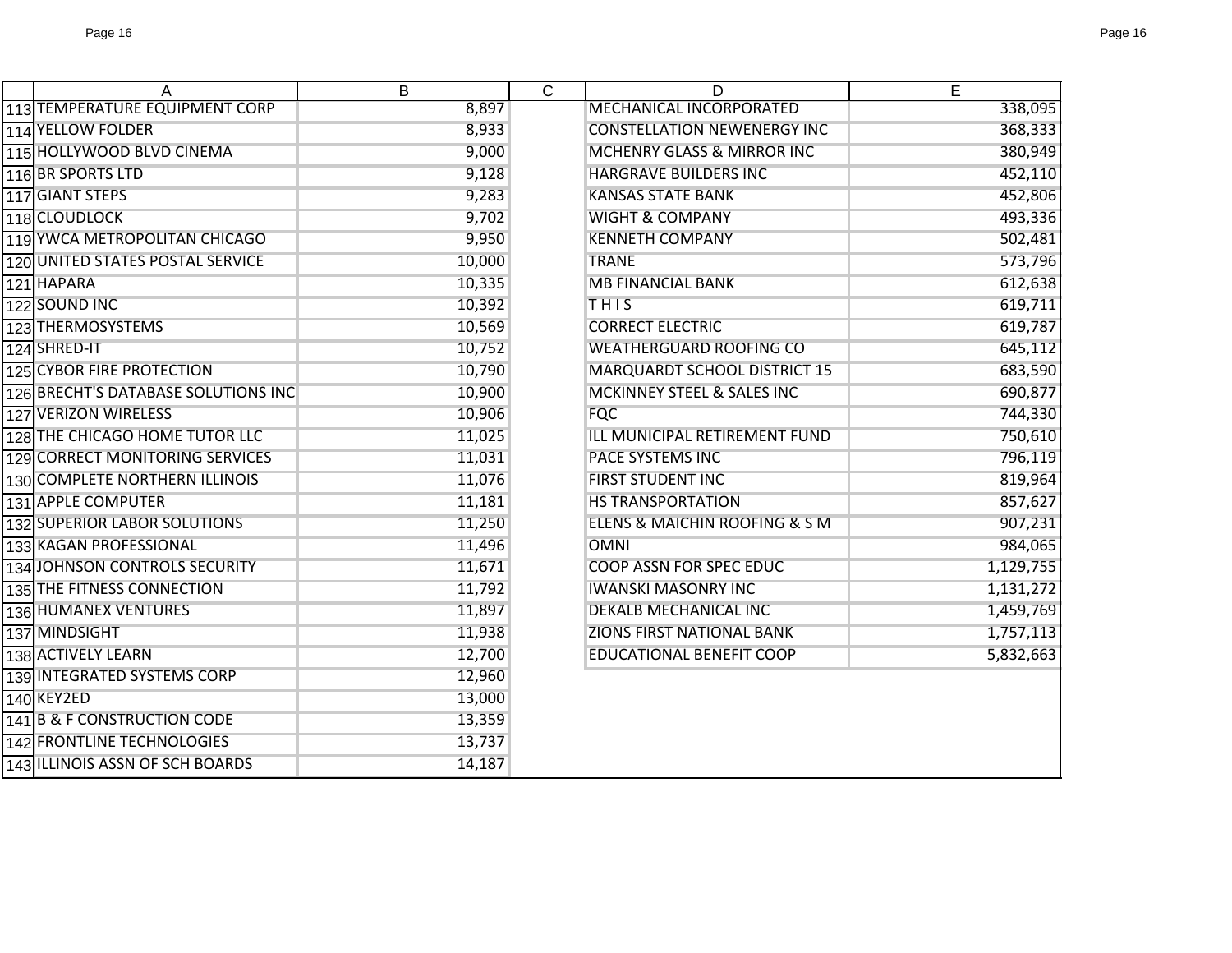|                         | A<br>B                                                               | C                | D | E.                                      | F                |  |  |
|-------------------------|----------------------------------------------------------------------|------------------|---|-----------------------------------------|------------------|--|--|
| 1                       | PAYMENTS TO PERSON, FIRM, OR CORPORATION OF \$1,000 TO \$2,500       |                  |   |                                         |                  |  |  |
| $\overline{2}$          |                                                                      |                  |   |                                         |                  |  |  |
| $\overline{3}$          | This listing must be sent to ISBE, and retained within your          |                  |   |                                         |                  |  |  |
| 4                       | district/jointagreement administrative office for public inspection. |                  |   |                                         |                  |  |  |
| 5<br>6                  |                                                                      |                  |   |                                         |                  |  |  |
| $\overline{7}$          | <b>Glen Ellyn School District 41</b><br>19-022-0410-02               |                  |   |                                         |                  |  |  |
| $\overline{\mathbf{8}}$ |                                                                      |                  |   |                                         |                  |  |  |
| $\overline{9}$          | Payments of \$1,000 to \$2,500, excluding wages and salaries         |                  |   |                                         |                  |  |  |
| 10                      |                                                                      |                  |   |                                         |                  |  |  |
| 11                      | Person, Firm, or Corporation                                         | Aggregate Amount |   | Person, Firm, or Corporation            | Aggregate Amount |  |  |
| 12                      | ADAM MATTHEW DIGITAL LTD                                             | 1,000            |   | <b>CYBERREEF SOLUTIONS</b>              | 1,523            |  |  |
| $\overline{13}$         | <b>ULRICH, THERESA</b>                                               | 1,009            |   | <b>NATL GEOGRAPHIC SOCIETY</b>          | 1,568            |  |  |
| $\overline{14}$         | <b>MUSEUM OF SCIENCE</b>                                             | 1,052            |   | <b>LEN'S ACE HARDWARE</b>               | 1,568            |  |  |
| 15                      | <b>HENDRICKSON, LISA</b>                                             | 1,078            |   | <b>DREISILKER ELECTRIC MOTORS</b>       | 1,580            |  |  |
| 16                      | <b>IDENTITRONICS C/O BAN-KOE COMPANIES</b>                           | 1,097            |   | <b>CROWTHER ROOF&amp; SHEET METAL</b>   | 1,625            |  |  |
| $\overline{17}$         | <b>MOBILE MINI</b>                                                   | 1,098            |   | <b>ENABLING DEVICES</b>                 | 1,675            |  |  |
| 18                      | <b>CHICAGO TRIBUNE</b>                                               | 1,133            |   | <b>WOODRIDGE SCHOOL DISTRICT 68</b>     | 1,690            |  |  |
| 19                      | <b>ROBERTS, ELLEN</b>                                                | 1,144            |   | <b>HOUGHTON MIFFLING RECEIVABLES CO</b> | 1,717            |  |  |
| 20                      | <b>COMMONWEALTH EDISON</b>                                           | 1,147            |   | <b>LEARNING TECHNIQUES LTD</b>          | 1,730            |  |  |
| $\overline{21}$         | <b>IASPA</b>                                                         | 1,150            |   | <b>CASE LOTS</b>                        | 1,732            |  |  |
| $\overline{22}$         | TRIPLE A OVERHEAD DOOR INC                                           | 1,185            |   | FOX VALLEY FIRE & SAFETY                | 1,739            |  |  |
| 23                      | LOCALGOVNEWS.ORG                                                     | 1,200            |   | <b>AMERICAN WRITERS MUSEUM</b>          | 1,757            |  |  |
| 24                      | EAI                                                                  | 1,212            |   | <b>NEUCO</b>                            | 1,758            |  |  |
| 25                      | <b>SWEETWATER</b>                                                    | 1,215            |   | <b>SQUEEGEE BROTHERS</b>                | 1,775            |  |  |
| 26                      | MACGILL & CO, WM V                                                   | 1,228            |   | A RELIABLE PRINTING                     | 1,777            |  |  |
| $\overline{27}$         | <b>FOWDY, KAREN</b>                                                  | 1,239            |   | <b>ALTORFER POWER SYSTEMS</b>           | 1,831            |  |  |
| 28                      | <b>TEXTBOOK WAREHOUSE</b>                                            | 1,242            |   | KAESER & BLAIR/SCHOOL SPIRIT            | 1,849            |  |  |
| 29                      | <b>BMO HARRIS BANK</b>                                               | 1,248            |   | <b>RBS ACTIVEWEAR</b>                   | 1,860            |  |  |
| 30                      | <b>CYBER SAFETY CONSULTING</b>                                       | 1,250            |   | <b>WORLD BOOK SCHOOL &amp; LIBRARY</b>  | 1,876            |  |  |
| 31                      | PIPPEN CONSULTING                                                    | 1,250            |   | <b>DUBIEL, IVETTE</b>                   | 1,890            |  |  |
| $\overline{32}$         | <b>NELCO</b>                                                         | 1,271            |   | <b>MHS INC</b>                          | 1,936            |  |  |
| 33                      | AUTOMATIC BUILDING CONTROLS LLC                                      | 1,284            |   | <b>LIBRARY SKILLS INC</b>               | 1,957            |  |  |
| $\overline{34}$         | <b>MORTON ARBORETUM</b>                                              | 1,290            |   | <b>NASCO</b>                            | 1,985            |  |  |
| 35                      | SCHOOL TECHNOLOGY ASSOCIATES INC                                     | 1,310            |   | <b>EMS LINQ INC</b>                     | 1,990            |  |  |
| $\overline{36}$         | <b>ALPHAGRAPHICS</b>                                                 | 1,312            |   | <b>TUBA ESSENTIALS</b>                  | 1,990            |  |  |
| 37                      | <b>MASON, KIMBERLY</b>                                               | 1,315            |   | <b>ASCD</b>                             | 1,999            |  |  |
| $\overline{38}$         | <b>OTIS ELEVATOR INC</b>                                             | 1,320            |   | SCHMIDT, JENIFER                        | 2,051            |  |  |
| 39                      | <b>IASBO</b>                                                         | 1,335            |   | ALEXIAN BROS BEHAVIORIAL                | 2,064            |  |  |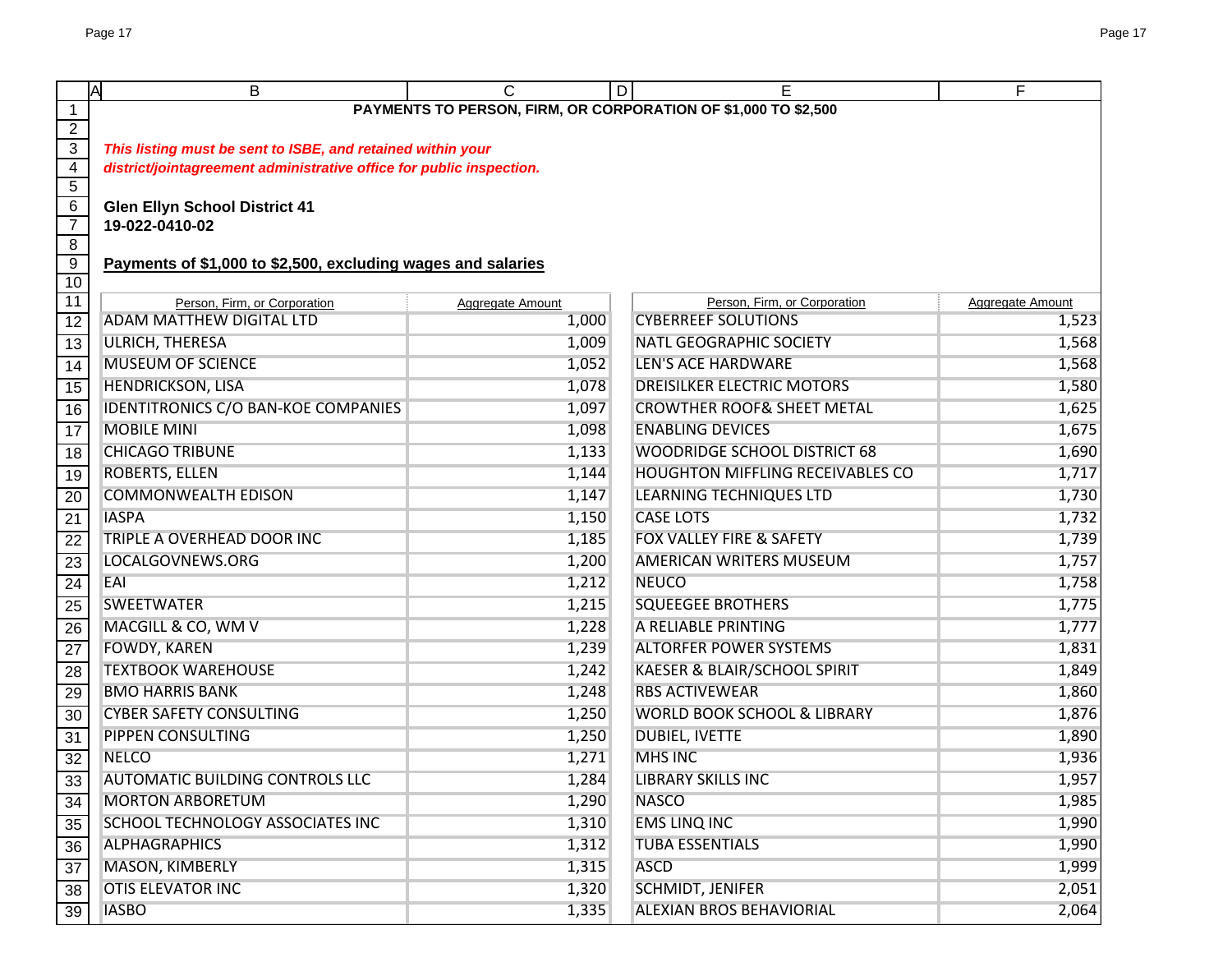|    | <b>A</b><br>B                         | C     | D | E                                | F     |
|----|---------------------------------------|-------|---|----------------------------------|-------|
| 40 | <b>JENNY &amp; JOHN'S EMBROIDERY</b>  | 1,379 |   | THE COMPREHENSIBLE CLASSROOM LLC | 2,070 |
| 41 | <b>SCHOLASTIC BOOK FAIRS</b>          | 1,393 |   | <b>US GAMES INC</b>              | 2,093 |
| 42 | ARMSTRONG, IAN                        | 1,394 |   | <b>GIMMEES</b>                   | 2,128 |
| 43 | <b>BALLARD &amp; TIGHE PUBLISHERS</b> | 1,414 |   | <b>PACKEY WEBB FORD</b>          | 2,144 |
| 44 | <b>SMART CARE EQUIPMENT SOLUTIONS</b> | 1,421 |   | MEDINAH SCHOOL DISTRICT 11       | 2,173 |
| 45 | <b>READ NATURALLY</b>                 | 1,445 |   | FLINN SCIENTIFIC INC             | 2,249 |
| 46 | <b>GLENBARD WEST HIGH SCHOOL</b>      | 1,450 |   | <b>CROWN BATTERY MFG CO</b>      | 2,309 |
| 47 | RONEN, SHONDA                         | 1,456 |   | ILLINOIS DEPT EMPLOY SECURTY     | 2,369 |
| 48 | <b>BUSINESS SOLVER</b>                | 1,473 |   | <b>RITEWAY GLASS</b>             | 2,380 |
| 49 | <b>SELSOR'S PUMPING SERV</b>          | 1,475 |   | <b>SCHOOLSIN LLC</b>             | 2,392 |
| 50 | PADDOCK ENTERPRISES, E T              | 1,490 |   | <b>SWANK MOVIE LICENSING USA</b> | 2,393 |
| 51 | <b>COMMUNITY UNIT SCHL DIST 200</b>   | 1,500 |   | PAULA KLUTH CONSULTING           | 2,394 |
| 52 | RAYMOND JAMES & ASSOC INC             | 1,500 |   | <b>J3 EVENTS INC</b>             | 2,400 |
| 53 | <b>WEBSTER MCGRATH &amp; AHLBERG</b>  | 1,500 |   | <b>CENTRAL DUPAGE HOSPITAL</b>   | 2,412 |
| 54 | <b>PORTER PIPE</b>                    | 1,503 |   | <b>COMMUNITY PLAYTHINGS LLC</b>  | 2,440 |
| 55 | <b>SIGN IDENTITY</b>                  | 1,521 |   | <b>FOUR POINT 0</b>              | 2,440 |
| 56 |                                       |       |   | <b>ELGIN KEY &amp; LOCK</b>      | 2,451 |
| 57 |                                       |       |   | <b>WELCH PACKAGING INC</b>       | 2,468 |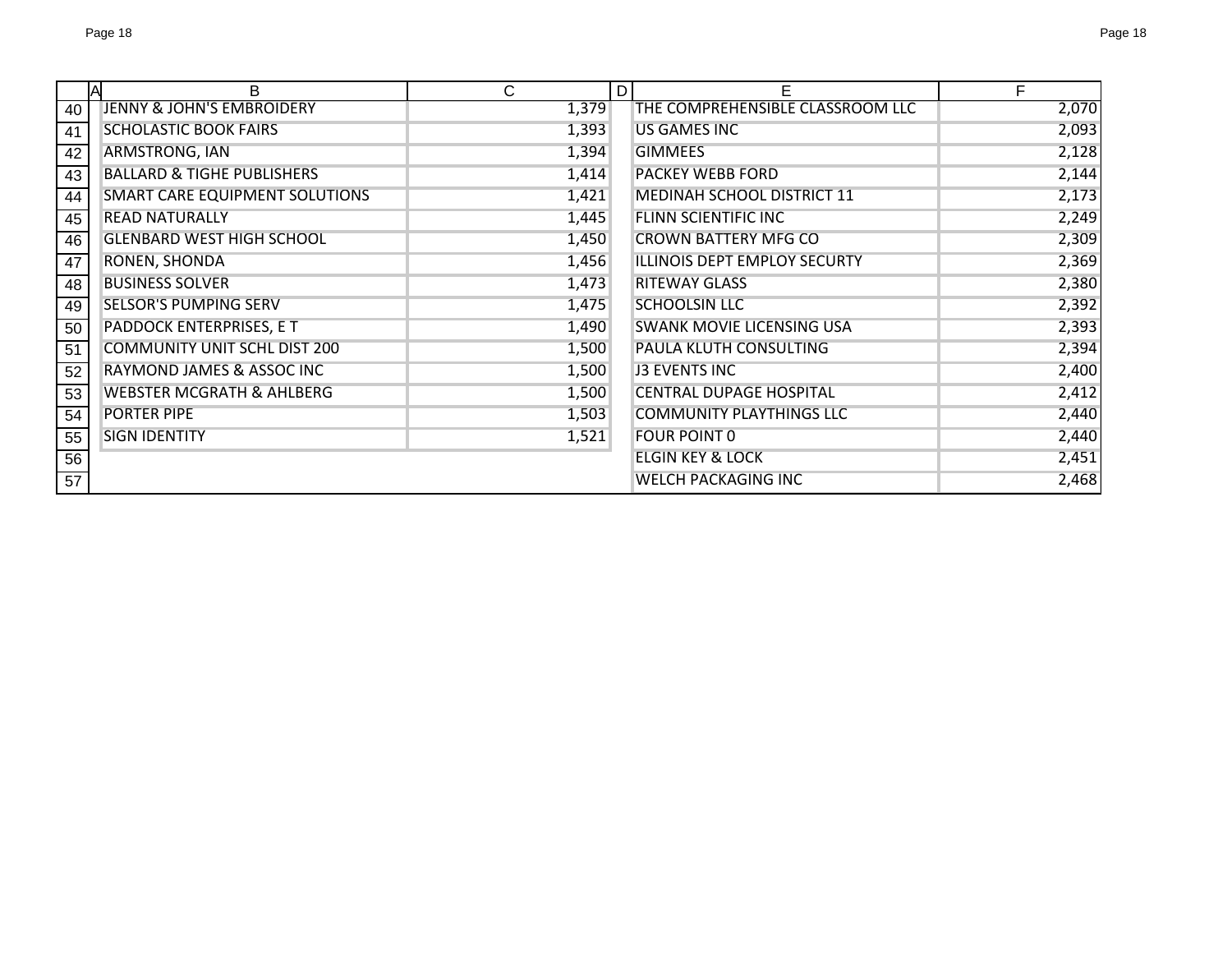| ΙA                      | B                                                                  | C                | D                                      | E                       |  |  |  |  |
|-------------------------|--------------------------------------------------------------------|------------------|----------------------------------------|-------------------------|--|--|--|--|
| 1                       | PAYMENTS TO PERSON, FIRM, OR CORPORATION OF \$500 TO \$999         |                  |                                        |                         |  |  |  |  |
| $\overline{2}$          |                                                                    |                  |                                        |                         |  |  |  |  |
| $\overline{3}$          | This listing must be retained within your district/joint agreement |                  |                                        |                         |  |  |  |  |
| $\overline{\mathbf{4}}$ | administrative office for public inspection.                       |                  |                                        |                         |  |  |  |  |
| $\overline{5}$          |                                                                    |                  |                                        |                         |  |  |  |  |
| 6<br>$\overline{7}$     | <b>Glen Ellyn School District 41</b><br>19-022-0410-02             |                  |                                        |                         |  |  |  |  |
| $\overline{8}$          |                                                                    |                  |                                        |                         |  |  |  |  |
| $\overline{9}$          | Payments of \$500 to \$999, excluding wages and salaries.          |                  |                                        |                         |  |  |  |  |
| 10                      |                                                                    |                  |                                        |                         |  |  |  |  |
| 11                      | Person, Firm, or Corporation                                       | Aggregate Amount | Person, Firm, or Corporation           | <b>Aggregate Amount</b> |  |  |  |  |
| 12                      | POTOWSKI, KIM                                                      |                  | 500 JW PEPPER & SONS INC.              | 695                     |  |  |  |  |
| 13                      | SHALANKO, JOHN                                                     |                  | <b>500 ISBE</b>                        | 701                     |  |  |  |  |
| $\overline{14}$         | <b>KREHBIEL, ERIKA</b>                                             |                  | 507 HEINEMANN WORKSHOPS                | 717                     |  |  |  |  |
| 15                      | <b>SHAW MEDIA</b>                                                  |                  | 509 STREAMWOOD BEHAVIORAL              | 744                     |  |  |  |  |
| 16                      | WISCONSIN SKYWARD USER GROUP                                       |                  | 510 GLEN ELLYN CHAMBER COMMERCE        | 750                     |  |  |  |  |
| 17                      | <b>STEVE WEISS MUSIC</b>                                           |                  | <b>518 LITERACY EDUCATION SERVICES</b> | 750                     |  |  |  |  |
| 18                      | <b>NAMI OF DUPAGE COUNTY</b>                                       |                  | 525 NAPERVILLE CENTRAL HIGH SCL        | 755                     |  |  |  |  |
| 19                      | <b>SCANTRON TECHNOLOGY</b>                                         |                  | 542 OBRIEN, LAUREL                     | 758                     |  |  |  |  |
| 20                      | <b>BROOKES PUBLISHING</b>                                          |                  | 546 IPSD 204                           | 759                     |  |  |  |  |
| 21                      | MCCLUSKEY, CHARLIE                                                 |                  | <b>553 TIME FOR KIDS</b>               | 762                     |  |  |  |  |
| $\overline{22}$         | <b>WDSRA</b>                                                       |                  | 555 RENTAL MAX LLC                     | 768                     |  |  |  |  |
| $\overline{23}$         | <b>CRUM, KAREN</b>                                                 |                  | <b>563 KAGAN PUBLISHING</b>            | 772                     |  |  |  |  |
| 24                      | <b>KUTA SOFTWARE LLC</b>                                           |                  | 575 ILLINOIS PRINCIPALS ASSN           | 775                     |  |  |  |  |
| $\overline{25}$         | <b>SCOPE SHOPPE, THE</b>                                           |                  | <b>582 ACI SPECIALTY BENEFITS</b>      | 776                     |  |  |  |  |
| 26                      | <b>SCHOOL SAFETY SOLUTION LLC</b>                                  |                  | 582 RUELLI, ANTHONY                    | 788                     |  |  |  |  |
| $\overline{27}$         | <b>HEALTHPRO REHABILITATION</b>                                    |                  | 593 CONLIN, MARCI                      | 793                     |  |  |  |  |
| 28                      | <b>LRP PUBLICATIONS</b>                                            |                  | 594 TERRACYCLE REGULATED WASTE LLC     | 798                     |  |  |  |  |
| 29                      | <b>GLEN ELLYN DIST 41 PTA COUNCIL</b>                              |                  | 595 JAY STREAM MIDDLE SCHOOL           | 800                     |  |  |  |  |
| 30                      | <b>WPS PUBLISHING</b>                                              |                  | 600 PALICKI, VIVIAN                    | 822                     |  |  |  |  |
| 31                      | <b>CHICAGO LITERACY GROUP</b>                                      |                  | <b>600 SCHOOL NURSE SUPPLY INC</b>     | 831                     |  |  |  |  |
| 32                      | PATTEN INDUSTRIES #774539                                          |                  | 600 DEPORTER, ERIC                     | 849                     |  |  |  |  |
| 33                      | ELECTRONINKS WRITEABLES INC                                        |                  | 607 ACADEMIC THERAPY PUBLICATIONS      | 858                     |  |  |  |  |
| 34                      | <b>FEDERAL EXPRESS</b>                                             |                  | 614 SCHWEIKHOFER, LINDA                | 862                     |  |  |  |  |
| 35                      | <b>AVANT ASSESSMENTS LLC</b>                                       |                  | 623 MIDWEST PRINCIPALS' CENTER         | 905                     |  |  |  |  |
| 36                      | ALARCON, LILI                                                      |                  | 631 ROTARY CLUB OF GLEN ELLYN          | 906                     |  |  |  |  |
| $\overline{37}$         | <b>IAASE</b>                                                       |                  | <b>635 ID WHOLESALER</b>               | 908                     |  |  |  |  |
| 38                      | <b>ABLENET INC</b>                                                 |                  | <b>638 ATTAINMENT CO</b>               | 908                     |  |  |  |  |
| 39                      | ILLINOIS ASSN OF SCHOOL ADM                                        |                  | 644 COMPLETE PUMP SERVICE CO INC       | 912                     |  |  |  |  |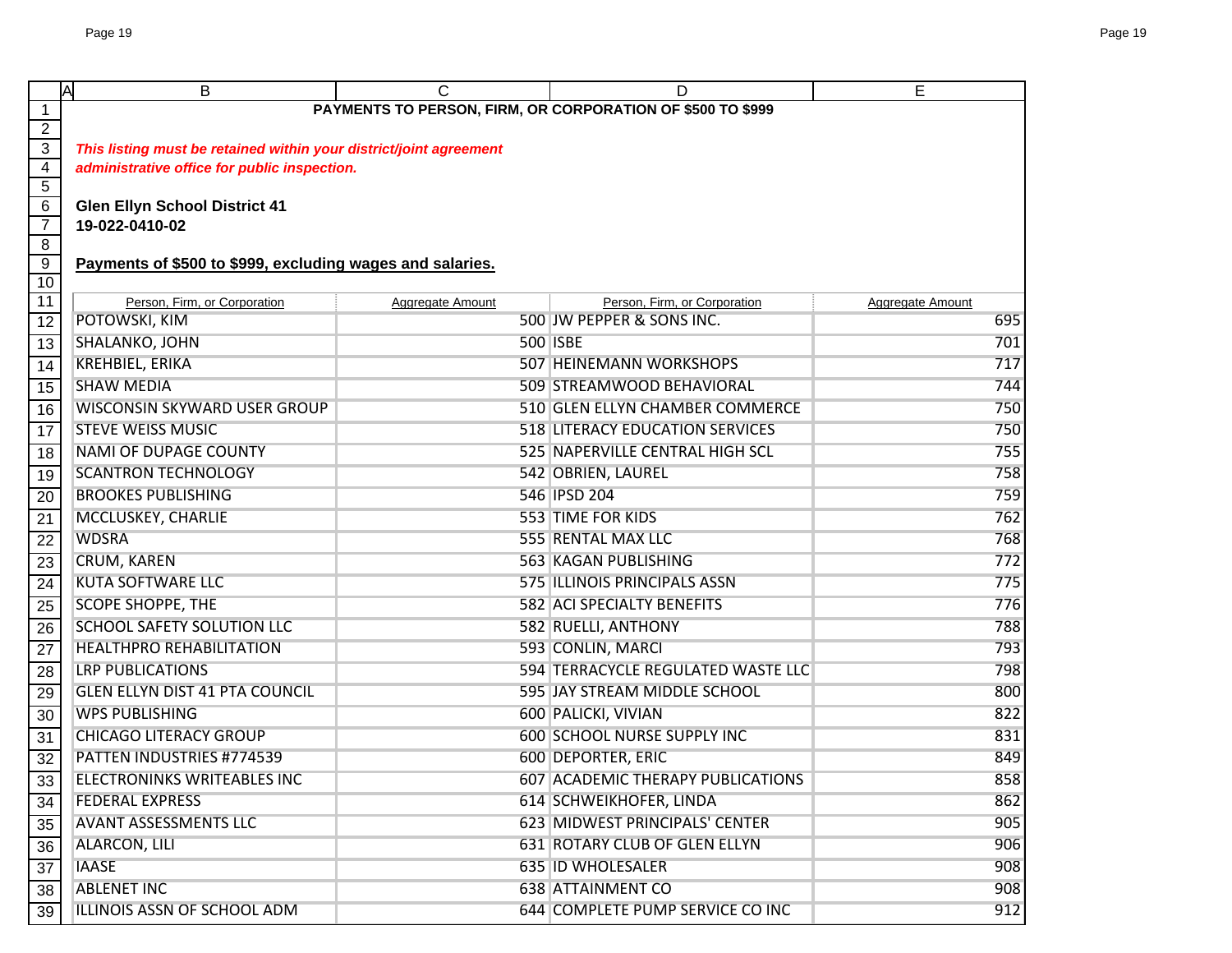|    | В                                     |     |                                      |     |
|----|---------------------------------------|-----|--------------------------------------|-----|
| 40 | AX IN HAND                            |     | 656 TOM VAUGHN, CHAPTER 13           | 913 |
| 41 | <b>SUBURBAN DOOR CHECK &amp; LOCK</b> |     | <b>658 WHEATON NORTH HIGH SCHOOL</b> | 925 |
| 42 | <b>MUSIC IS ELEMENTARY</b>            |     | <b>669 DUPAGE COUNTY COLLECTOR</b>   | 928 |
| 43 | LINCOLN LIBRARY PRESS INC             |     | 673 FOREST PRESERVE-DUPAGE CTY       | 940 |
| 44 | DUPAGE SECURITY SOLUTIONS INC         |     | 677 JOHNSON, KELLY                   | 946 |
| 45 | <b>CAROLINA BIOLOGICAL SUPPLY</b>     |     | 680 IL ASCD - RICHARD CASH           | 949 |
| 46 | <b>COMLABS GOVERNMENT SYSTEMS</b>     |     | 684 HARNACK, MANDY BAJEK             | 960 |
| 47 | <b>ESPECIALNEEDS, LLC</b>             | 687 |                                      |     |